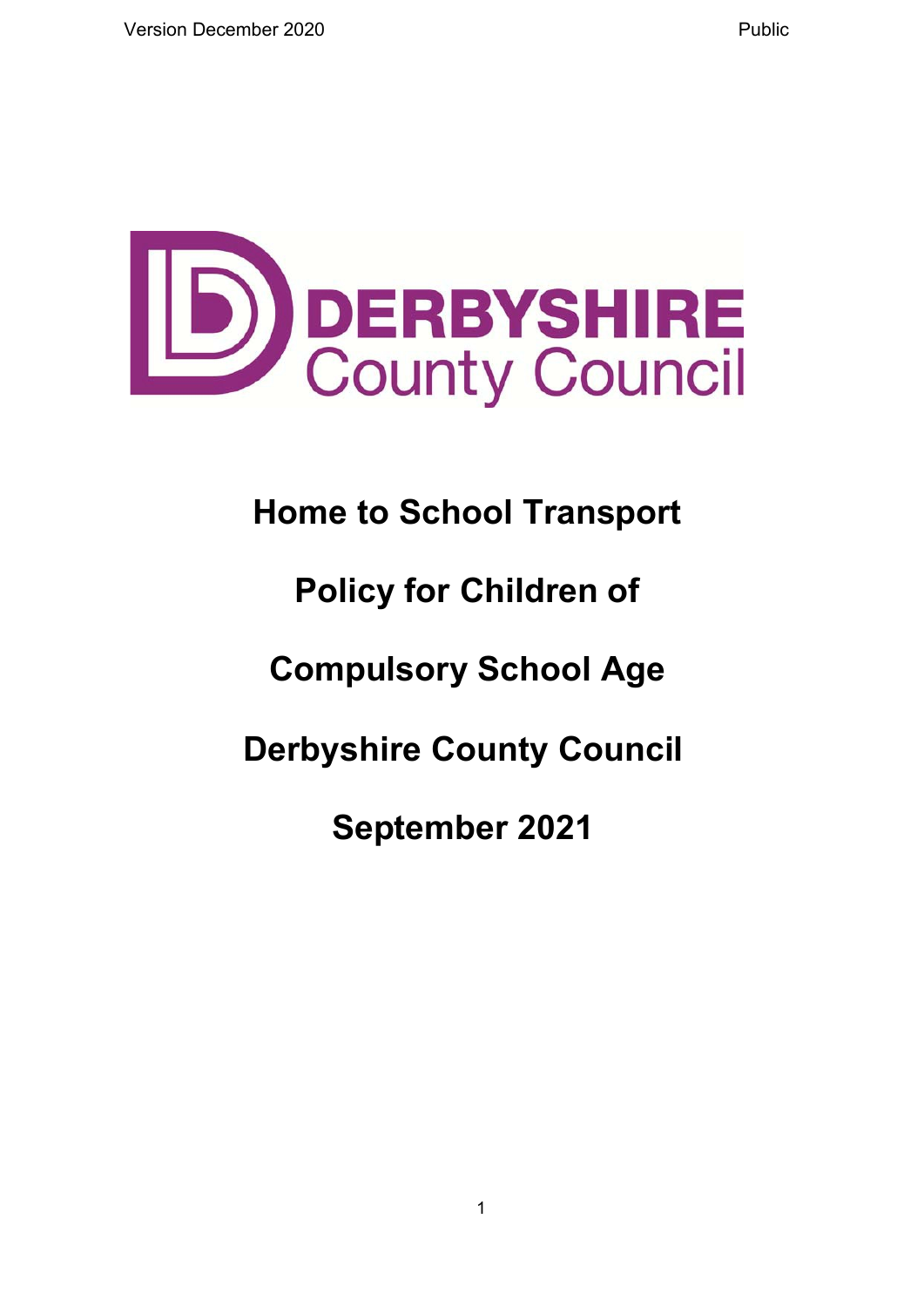#### **Contents**

| $\mathbf 1$ |                                                                                                    |  |
|-------------|----------------------------------------------------------------------------------------------------|--|
| 2.          | Home to school transport assistance for children of compulsory school age 4                        |  |
| 2.1         |                                                                                                    |  |
| 2.2         |                                                                                                    |  |
| 2.3         |                                                                                                    |  |
| 2.4         |                                                                                                    |  |
| 2.5         |                                                                                                    |  |
| 2.6         |                                                                                                    |  |
| 2.7         |                                                                                                    |  |
| 2.8         |                                                                                                    |  |
| 2.9         |                                                                                                    |  |
| 2.10        |                                                                                                    |  |
| 2.11        |                                                                                                    |  |
| 3.          | Transport assistance for children with special educational needs, disabilities or mobility         |  |
| 3.1         | Home to school transport assistance for children of compulsory school age with special educational |  |
| 3.2         |                                                                                                    |  |
| 3.3         | Discretionary transport assistance for ineligible children of compulsory school age  14            |  |
| 3.4         |                                                                                                    |  |
| 3.5         |                                                                                                    |  |
| 3.6         |                                                                                                    |  |
| 3.7         |                                                                                                    |  |
| 4           |                                                                                                    |  |
| 5           |                                                                                                    |  |
| 5.1         |                                                                                                    |  |
| 5.2         |                                                                                                    |  |
|             |                                                                                                    |  |
|             |                                                                                                    |  |
|             |                                                                                                    |  |
|             |                                                                                                    |  |

**If you would like this document in another language or reading format e.g. large text, please contact the Authority on telephone number 01629 536771.**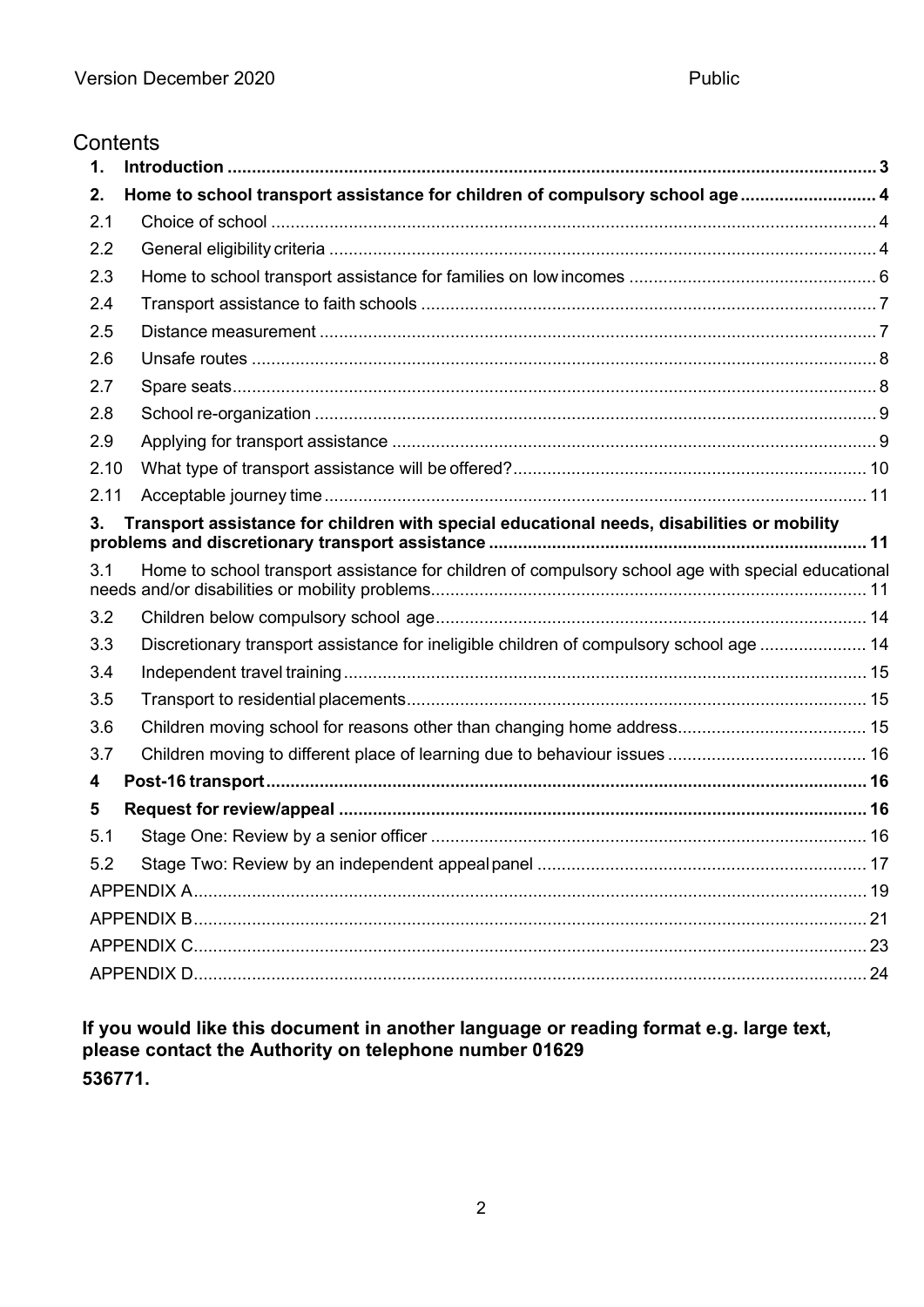# <span id="page-2-0"></span>**1. Introduction**

This policy explains the entitlement to transport assistance for Derbyshireresident children, including children with special educational needs and/or disabilities. It sets out the criteria for eligibility for transport assistance, how parents and carers may apply, how decisions are made and the type of assistance that may be available and how parents and carers may have decisions they are unhappy with reviewed.

In developing and implementing this policy, the following principles have been applied:

- The policy should be applied fairly, and consistently.
- Wherever possible, children's independence should be promoted.
- Value for money should be secured.

The policy is intended to provide clarity for parents and carers in a wide range of circumstances and to ensure that children with special educational needs and/or disabilities are appropriately supported. However, it is the legal responsibility of parents to ensure that their child of compulsory school age receives a suitable full-time education, either by regular attendance at school or otherwise (*Education Act 1996, Section 7*).

Extensive consultation with parents, carers and children has informed this policy and in support of the policy an Equality Impact Assessment has been undertaken to ensure that it does not unfairly disadvantage any group or individual.

The scope of this policy includes all travel assistance provided to eligible children by Derbyshire County Council ("the Authority") for the purpose of facilitating the child's attendance at the school or other place of learning at which they are a registered pupil.

The Authority has a duty to ensure that all arrangements make the best use of its resources.

This policy applies to all children of compulsory school age who are resident within the county of Derbyshire, excluding those living within the area of Derby City Council.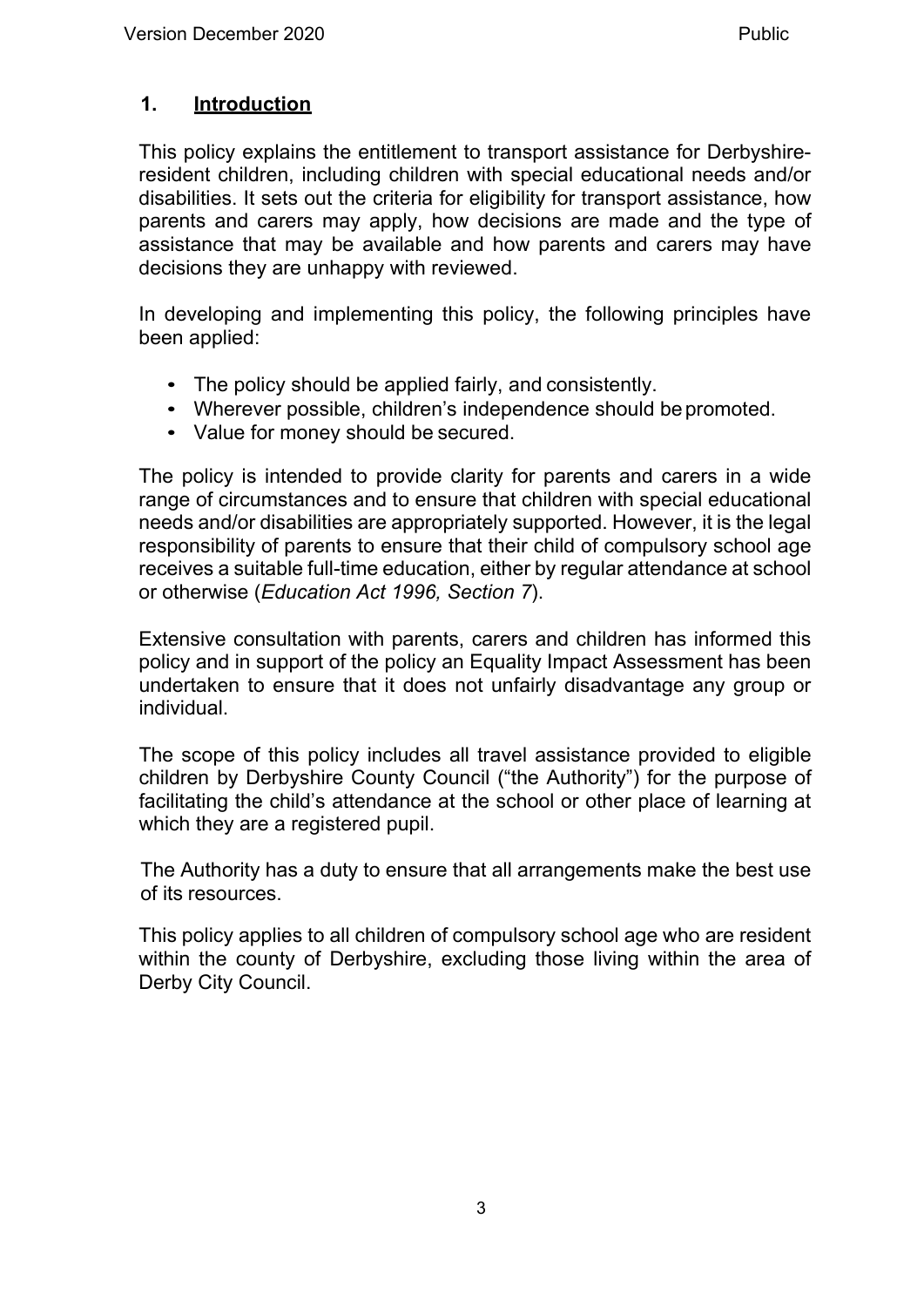# <span id="page-3-0"></span>**2. Home to school transport assistance for children of compulsory school age**

Home to school transport arrangements will be made for Derbyshireresident children of compulsory school age\* who meet any of the Authority's home to school transport eligibility criteria, as explained below. In law, there is no requirement for local authorities to make home to school transport arrangements for children who are below compulsory school age.

(\*Compulsory school age is defined as beginning from the start of the first school term commencing after the child's fifth birthday (or on their fifth birthday). A child continues to be of compulsory school age until the last Friday of June in the school year that they reach sixteen).

# <span id="page-3-1"></span>**2.1 Choice of school**

The offer of a school place does not give a guarantee of home to school transport assistance from the Authority. Parents have a right in law to express a preference for the school at which they wish education to be provided for their child (*School Standards and Framework Act 1998, Section 86*); however, this does not automatically carry with it a right to assistance with transport to get the child to and from the school concerned in the event they are successful with their preference.

Unless the child's circumstances fall into one of the *General Eligibility Criteria* (section 2.2 of this policy) or the *Home to School Transport for Low Income Families criteria* (section 2.3), the child's parents or carers will be required to make their own arrangements to get their child to and from school.

# <span id="page-3-2"></span>**2.2 General eligibility criteria**

In Derbyshire, home to school transport arrangements will be made for children of compulsory school age who met any of the following eligibility criteria until they complete their studies at the end of year 11.

Children of compulsory school age attending a maintained school, or an academy will be eligible for assistance with transport from the Authority if they meet the following criteria:

- The child attends the normal area school, or a school closer than the normal area school, or the nearest suitable school as determined by the Authority; and
- The child lives beyond the statutory walking distance from that school.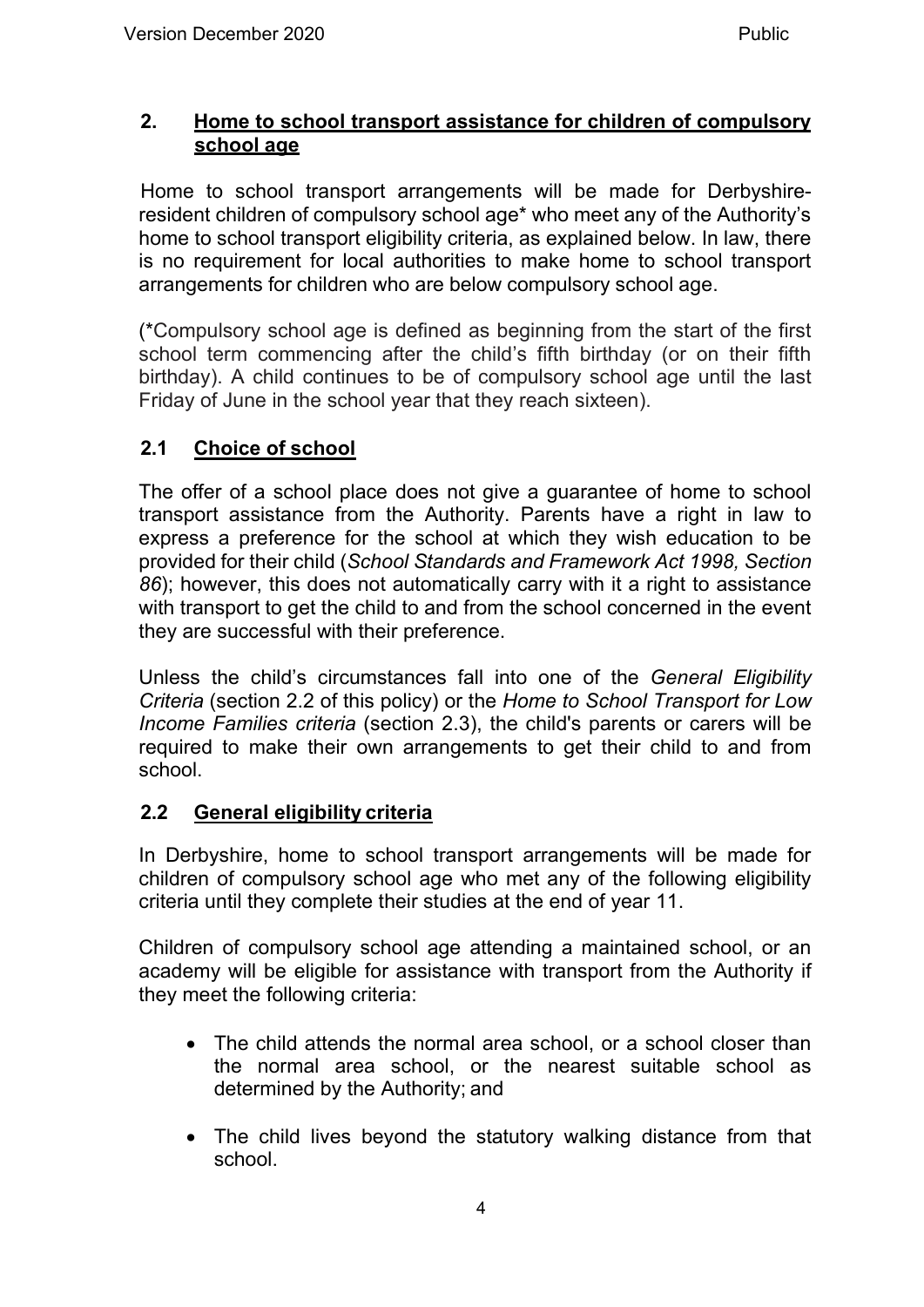The statutory walking distance\* is 2 miles for children under the age of eight and three miles for children aged eight and above (*Education Act 1996, Section 444(5)*). A school's normal area is determined by the Authority, or in the case of faith schools, by the relevant diocesan body in partnership with the Authority, or in the case of an academy school by the academy trust.

(\**Walking distance* includes the distance travelled by wheelchair or mobility aids).

In the exceptional circumstances of a child being educated outside their normal chronological age group, any transport application will be assessed according to the age of the majority of children with whom they are educated. For example, a child who is repeating Year 11 due to sickness or other unavoidable cause will not cease to be eligible for transport assistance simply because they are no longer of compulsory school age. In these circumstances, any transport assistance for which they were eligible will continue to be provided until the child completes Year 11.

Whilst not exhaustive, the list below indicates cases where there will not usually be an entitlement to transport assistance from the Authority, with the exception of children in the care of the Authority:

- To access breakfast or after school clubs including out of school activities.
- To work experience, taster or open days.
- To part-time provision off the school site organized by the school.
- For transfers between educational establishments during the school day.
- To and from temporary addresses including friends and child minders where these arrangements are made by the family.
- To and from medical appointments.
- Following detention.
- At times to suit the convenience of family arrangements.
- For late arrival or early departure, for example due to illness or medical appointments.
- For shorter than normal days e.g. during the exam season.
- For a child whose level of attendance is a cause of concern, but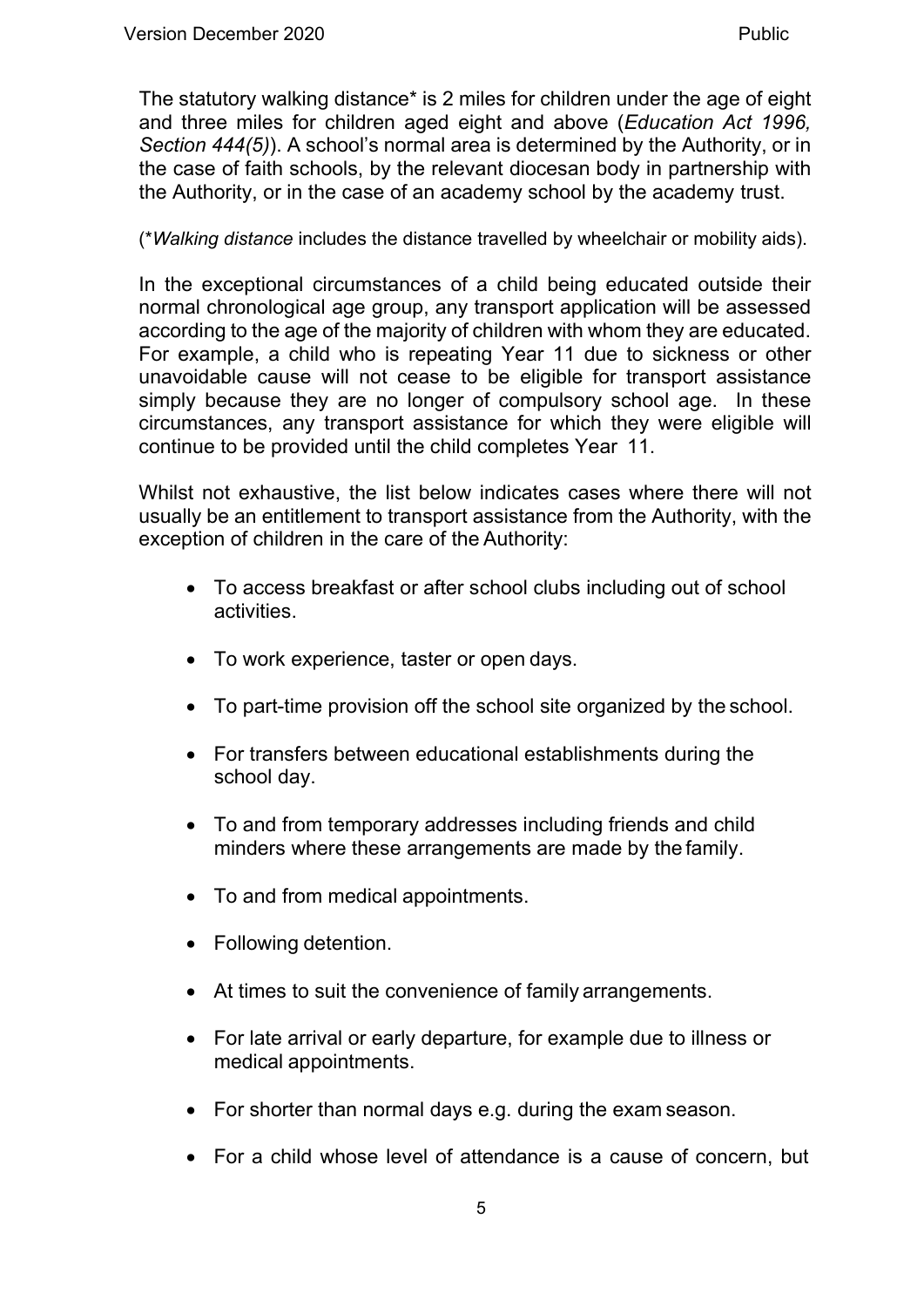for whom no eligibility criteria are met.

- For students on exchange visits.
- Where the behaviour of a young person is not acceptable to the driver of the vehicle and places other passengers at risk. In these circumstances, parents will be required to make alternative arrangements (See Appendix C).

# <span id="page-5-0"></span>**2.3 Home to school transport assistance for families on low incomes**

The Education and Inspections Act 2006 introduced additional right to transport assistance for families with low incomes under the term '*Extended Rights'.*

Children aged 8 – 10 years or aged 11 years and at Key Stage 2 who are entitled to free school meals or whose families get the maximum level of working tax credit are entitled to transport assistance to the nearest suitable school where the distance from home is more than two miles. This distance is measured by the shortest available route (see section 2.5, *'Distance measurement'*, below).

Children aged 11-16 years who are entitled to free school meals or whose families get the maximum level of working tax credit are entitled to transport assistance to any one of the three nearest suitable schools where the distance from home is between two and six miles. Where the school is preferred on grounds of religion or belief, the distance is between two and fifteen miles if the school is the nearest appropriate school. Parents will be required to submit evidence to support religious or philosophical belief. Such evidence may include a letter or reference from a priest / minister / other religious leader of a place of worship attended by the parent and/or child.

Distances of up to three miles will be measured by the shortest available route (see section 2.5, *'Distance measurement'*, below). Distances of over three miles linked to low income entitlement will be measured along road routes which are suitable for motorized vehicles.

Eligibility for transport assistance may be checked annually. If a child is no longer eligible for transport assistance, their parent(s) will be required to meet the child's transport costs. Should a family's circumstances change, parents will need to inform the Authority's School Admissions and Transport team at the earliest opportunity in order for the child's eligibility for assistance to be re-assessed.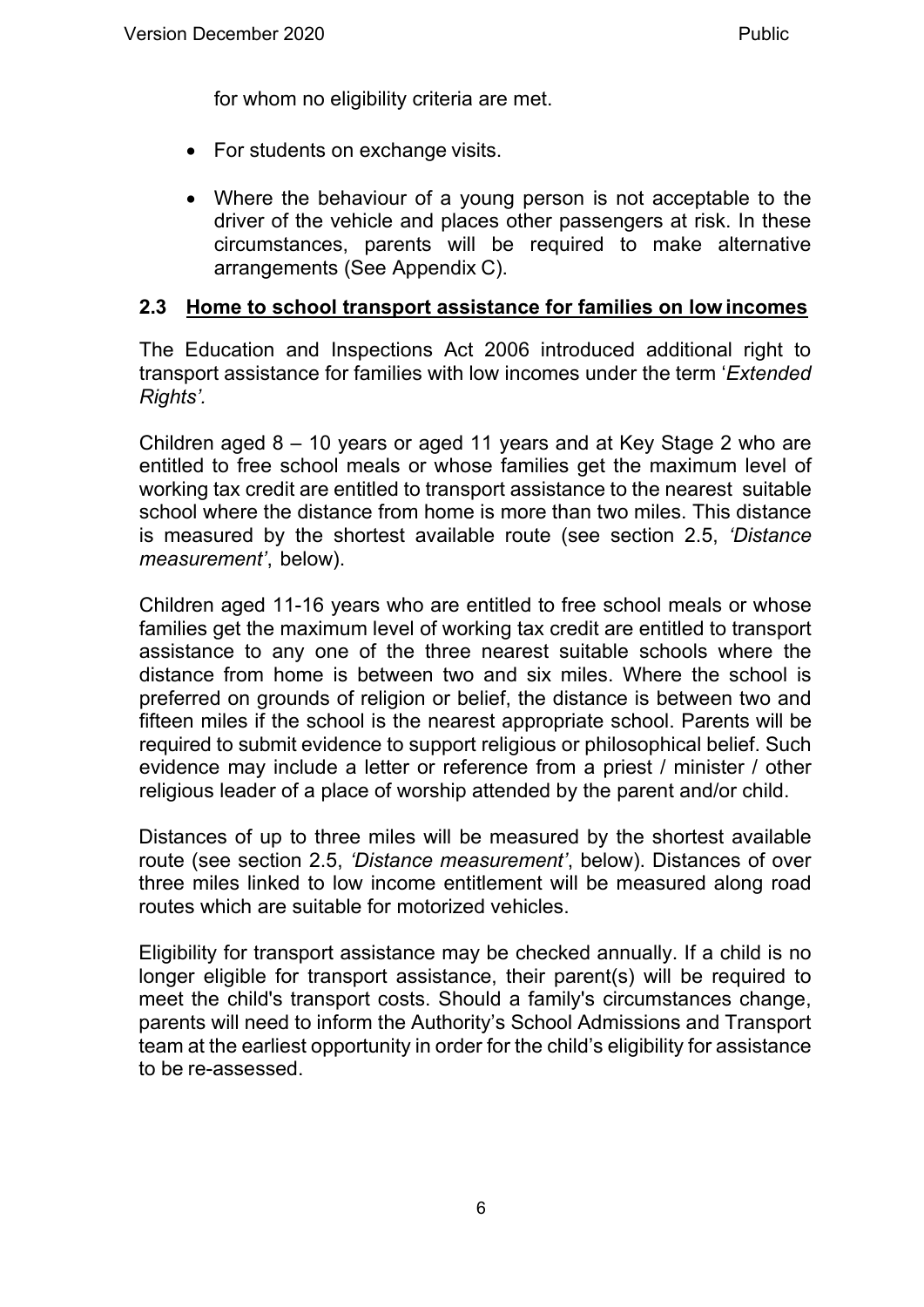# <span id="page-6-0"></span>**2.4 Transport assistance to faith schools**

Following consultation with relevant stakeholders, from September 2015, the Authority no longer provides a transport subsidy to faith schools. Protection was given for pupils in Years 6 and 11 for the academic year 2015/2016 but the Authority has not contracted any buses to provide transport to faith schools since July 2016.

However, the Authority still has a duty to provide transport assistance for those pupils who are entitled to such assistance on distance or low-income grounds (see sections 2.2 and 2.3, above).

The Authority gives a grant to a hardship fund which is to be administered by the relevant Diocesan authorities. These grants are intended to be used in support of families and pupils particularly disadvantaged by the changes. In particular those identified as particularly vulnerable, which include pupils living some distance from others travelling to the school and without an alternative means of transport, and families with an income just above the threshold for entitlement to free transport on the grounds of low income for whom the costs may be prohibitive. Applications will be dealt with by the relevant Diocesan authority directly.

# <span id="page-6-1"></span>**2.5 Distance measurement**

Home to school distance is measured from the child's residential address, from the established pedestrian access point for the property nearest to the school - for example, the front gate - to the nearest approved entry point to the school site.

Distances will normally be measured by the 'shortest available walking route', which is defined as the shortest route along which a child, accompanied as necessary, may walk safely. As such, the route measured may include footpaths, bridleways, and other pathways, as well as recognized roads.

Distances of over three miles linked to low income entitlement will be measured along road routes which are suitable for motorized vehicles.

Measurements are made from a single permanent address at which the child resides, deemed to be the residence at which the child resides during the normal school week. Where the child subsequently moves address, their eligibility for transport assistance will be re-assessed. Where the child shares equal time between different parental addresses, eligibility will normally be assessed from the property nearest to the school attended.

Since September 2014, distance measurements for all new applicants are determined by means of a computerized GIS mapping system using Ordnance Survey information. Distance measurements for existing users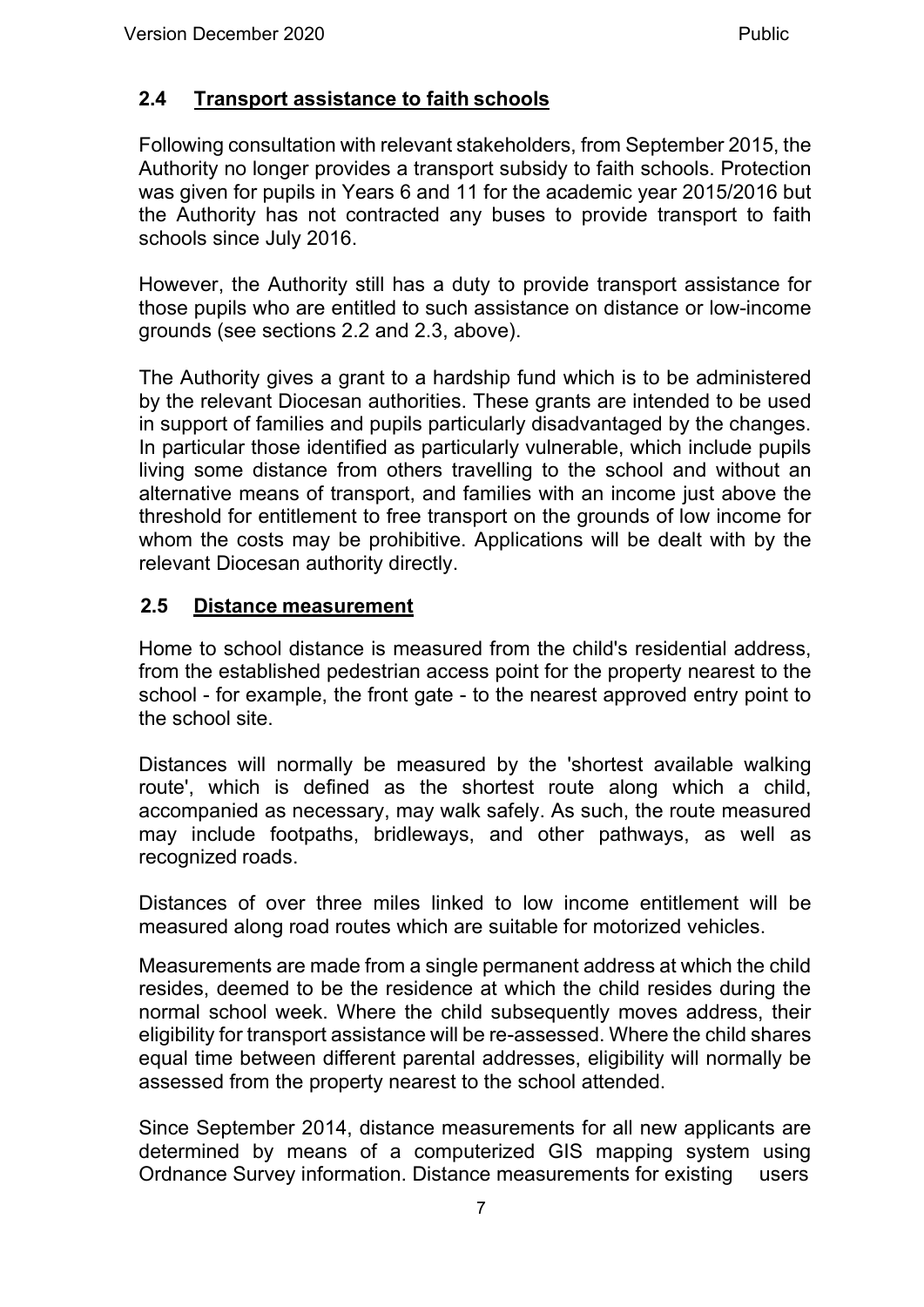may include routes and distance measurements already held on file by the Authority.

# <span id="page-7-0"></span>**2.6 Unsafe routes**

Transport assistance will be provided if the Authority considers that the route(s) which a child could reasonably be expected to walk to a school which would otherwise be within statutory walking distance is/are unsafe to walk. The assessment criteria are set out in Appendix A.

In determining whether a route is unsafe to walk, the Authority will consider whether the child could reasonably be expected to walk the route if accompanied. If so, the Authority would normally expect the child to be accompanied by an adult or other responsible person as necessary. Arranging this is the responsibility of the child's parents or carers. The Authority would also consider, if appropriate, alternative safe routes which are under statutory walking distances.

In exceptional cases (e.g. where the child's parent(s) has/have a disability which prevents them from being able to accompany the child), the Authority may agree that it would not be reasonable for the parent(s) to accompany the child, in which case transport assistance will be provided. Applications for school transport can be made online at [www.derbyshire.gov.uk/get2school](http://www.derbyshire.gov.uk/get2school)

# <span id="page-7-1"></span>**2.7 Spare seats**

Where the Authority provides contract vehicles, spare places may be offered on request and on a temporary basis for children who are not entitled to transport assistance based on the criteria in sections 2.2 and 2.3. For 20/21 where a child takes up a spare seat a charge will be made of £408 per annum for a secondary age pupil and £367 per annum for a child of primary school age. This charge will increase by the rate of inflation in the September of each year.

**Charges Under COVID-19 – Special Arrangement** - The annual increase for fares for 2020-2021 will be held in abeyance until after COVID-19 special measures have ceased. At this time, fares will increase to the 2020-2021 rate of **£408** for secondary children **£367** for primary children. Or; if the COVID-19 special arrangements continue into the 2021-2022 academic year and then cease thereafter, the annual price increase will include those proposed for 2020- 2021 and 2021-2022.

The Authority reserves the right to determine the allocation of these spaces based on the demand and space available at the time and to determine charges.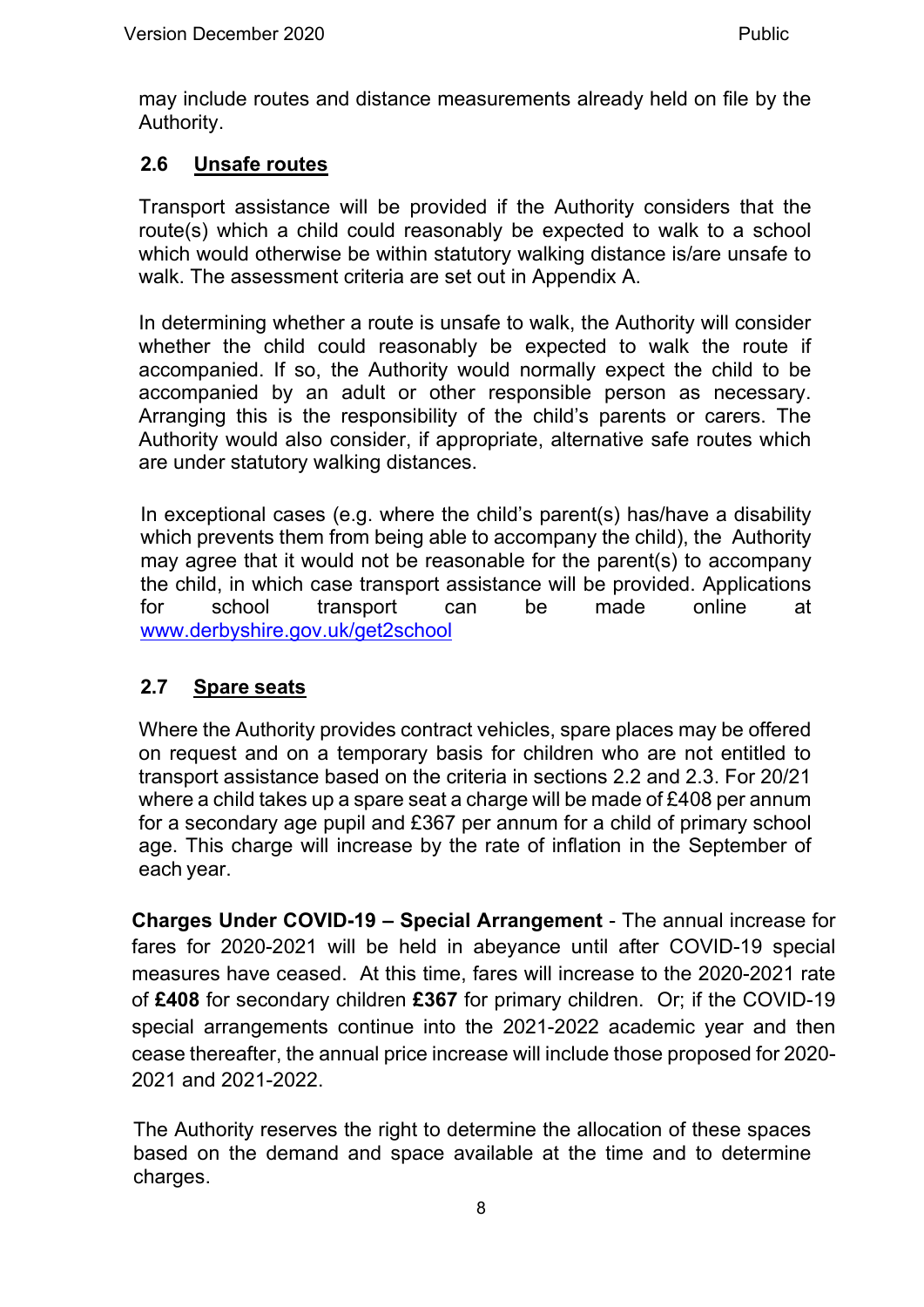The Authority cannot guarantee the spare seat place for the duration of the child's attendance at that school and will make every effort to give a minimum of one week's notice should a place have to be withdrawn at any time. There is no appeal against withdrawal of concessionary transport, as from the outset, this offer does not commit the Authority to future assistance.

The facility for children who are not entitled to transport assistance from the Authority to pay to use spare seats does not apply to buses which charge a daily fare for travel.

# <span id="page-8-0"></span>**2.8 School re-organization**

If a child has to move school after a school re-organization or closure, and they lived in the normal area of their former school, they will only be offered transport to their new designated school if they meet the general eligibility criteria. Transport for those who do not meet the general eligibility criteria will only be provided if it has been agreed as appropriate under the school closure/ re-organization plan.

# <span id="page-8-1"></span>**2.9 Applying for transport assistance**

When a child is due to start full time school for the first time or transfer at the normal transfer time between schools, parents/carers will receive a letter or e-mail advising them of the school at which the child has been offered a place. This letter / e-mail will include information relating to home to school transport.

If a child is either offered a place at a secondary school or already attends a primary school in another Local Authority's area, a letter will be sent to the child's home address from the School Admissions and Transport Team advising about the process for applying for transport, and where to find more information.

**Primary age children:** families who believe their child may be entitled to transport assistance should apply online or submit a form X78.

**Secondary age children:** with the exception of children falling into the following category, families who believe their child may be entitled to transport assistance should apply online or submit a form X78

**Year 6 pupils transferring from junior/primary school to a secondary school:** where it is identified that a child in Year 6 is entitled to receive transport assistance, the Authority will notify parents by letter in April, prior to the child's transfer to secondary school in September. In this case, a separate application is not necessary, and parents/careers should only contact the Authority if the transport assistance is not required.

Parent/carers who do not receive a letter by 30 April should apply to the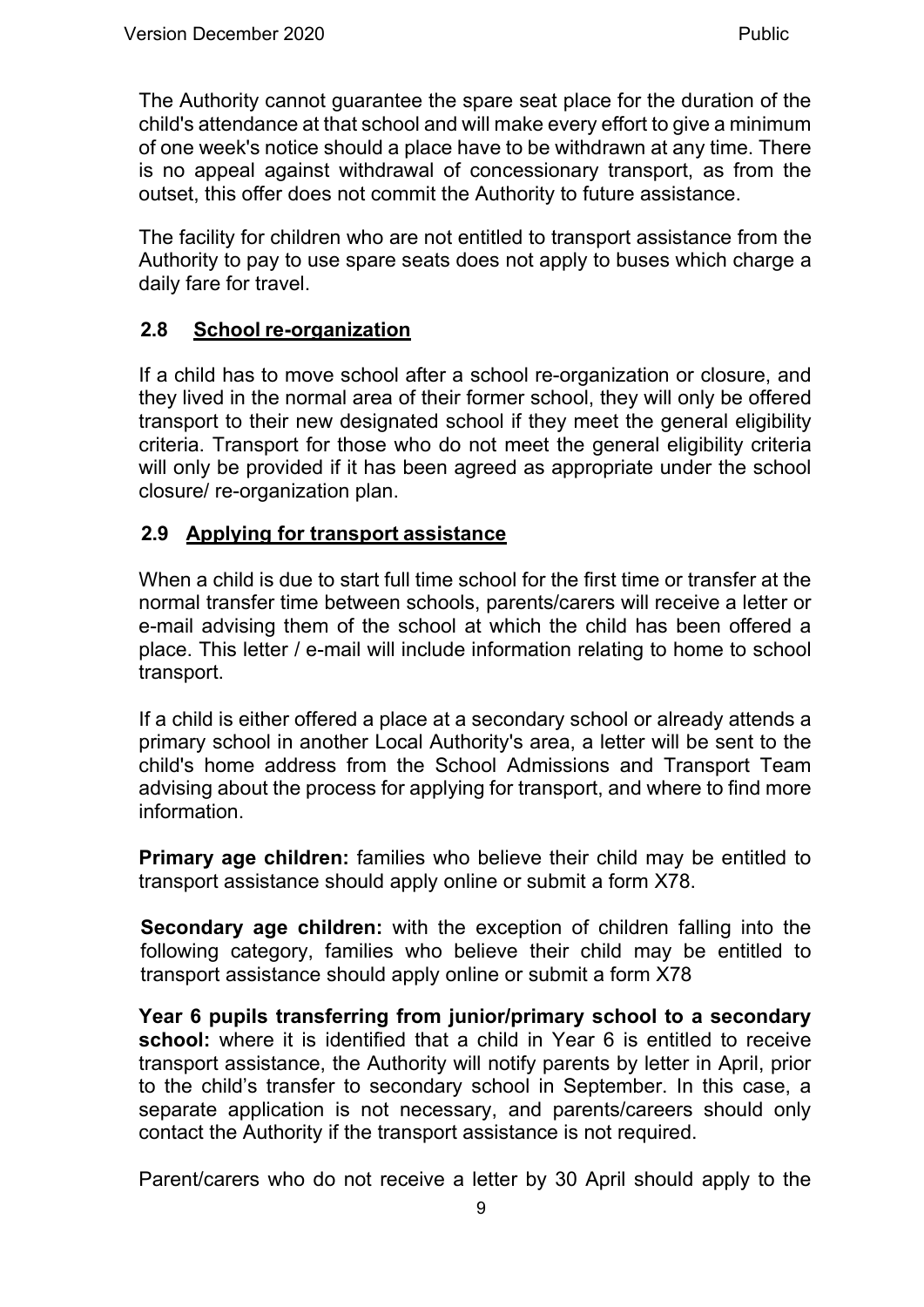Authority if they believe that their child may be entitled to assistance with travel. The application should be completed by the end of May, prior to the child's transfer to secondary school in September. Applications for school transport can be made online at [www.derbyshire.gov.uk/get2school o](http://www.derbyshire.gov.uk/get2school)r by completing form X78 available from the School Admissions and Transport Team.

**Other circumstances:** applications for transport to support new admissions or changed circumstances at other times of the year should be made online on the Derbyshire County Council website or using the application Form X78 available from the School Admissions and Transport Team.

In normal circumstances, when the parent/carer of a child who is eligible for transport assistance submits an application to the Authority, it may take up to 15 working days before provision is in place and parents/carers will therefore be expected to make and fund their own travel arrangements during this time. If further information or investigation is required, additional time may be required before the provision can be put in place.

Transport applications are assessed on the basis of the information supplied, so if a child's circumstances change it will be necessary for the parent/carer to notify the Authority and re-apply if appropriate. The stored information is verified with schools by the School Admissions and Transport Team twice yearly.

In the event that the Authority has provided assistance with transport in error, the provision will be withdrawn following a six-week notice period. The Authority reserves the right to recover from parents the cost of any transport wrongly provided on the basis of false or inaccurate information given by the applicant, or failure by the applicant to notify the Authority of a change of circumstances.

# <span id="page-9-0"></span>**2.10 What type of transport assistance will be offered**

Transport assistance will normally be provided through a place on a school bus, public bus or train, or by reimbursement of a parent's mileage expenses at a rate of 45 pence per mile, based on one return journey a day. A child's journey to school may include one or more changes of transport, where connection times and overall journey times, are reasonable. For complex journeys, the Authority will discuss provision with the family to determine the most suitable arrangements.

In the event that a child loses their bus/rail pass, parents/carers will be charged for a replacement by the Authority (N.B. a separate fee from the bus/rail company may also be incurred). Parents/carers must send a letter to the child's school confirming that the pass has been lost and payment for a replacement pass will need to be included. Children will not normally be issued with more than one replacement pass each school year.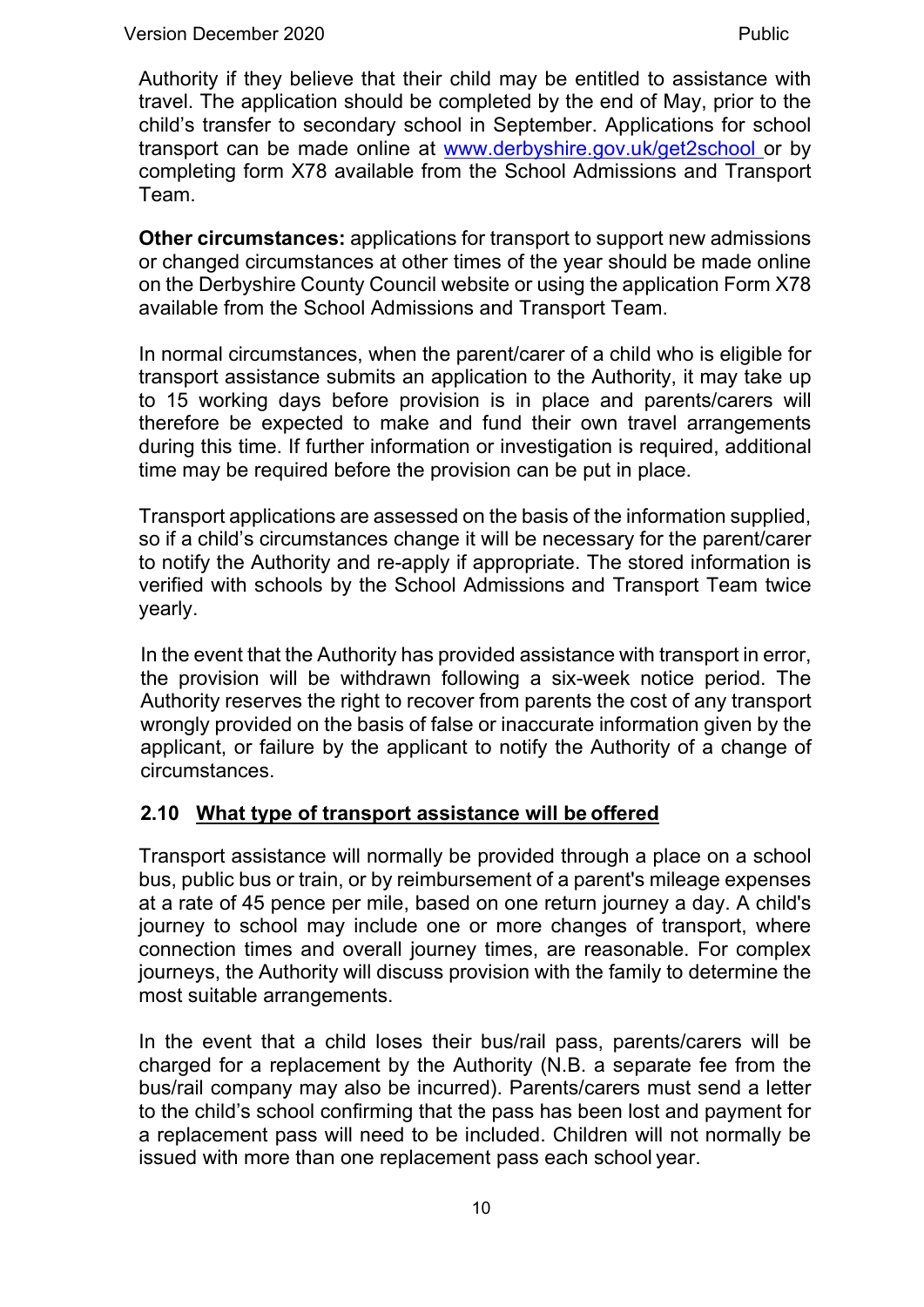Children will normally be expected to walk up to a mile, accompanied as necessary, to the designated pick-up point (e.g. a bus stop) for the service vehicle to school.

# <span id="page-10-0"></span>**2.11 Acceptable journey time**

Where transport is provided, the recommended maximum journey time is 45 minutes each way for children of primary school age and 75 minutes each way for children of secondary school age. In practice, the Authority attempts to minimize these times as much as possible in the interests of the child. Acceptable journey times for children with special educational needs and/or disabilities may be adjusted according to individual need.

### <span id="page-10-1"></span>**3. Transport assistance for children with special educational needs, disabilities or mobility problems and discretionary transport assistance**

# <span id="page-10-2"></span>**3.1 Home to school transport assistance for children of compulsory school age with special educational needs and/or disabilities or mobility problems**

Children of compulsory school age with special educational needs and/or disabilities ("SEND") or mobility problems who are eligible under the criteria set out in sections 2.2 and 2.3 above will be provided with transport assistance.

The majority of Derbyshire-resident children for whom an Education, Health and Care Plan ("EHCP") is maintained do not receive or require specialized travel assistance from the Authority. Where a child lives within statutory walking distance (see section 2.2, above) of the school named within their EHCP, and is able to walk to school, accompanied as necessary, the Authority expects parent/carers to make arrangements for their child in the same way as parents of children withoutSEND.

Transport arrangements will be made for both children with SEND and children with mobility problems (defined as children suffering from a temporary medical condition or injury which temporarily restricts their mobility) whose school is within statutory walking distance of their home address only if the Authority is satisfied that the child concerned cannot reasonably be expected to walk to school because of their mobility problems or because of associated health and safety issues related to their special educational needs and/or disability. Eligibility for such children will be assessed on an individual basis to identify whether they have any particular transport requirements.

Where a parent/carer submits an application for temporary transport assistance on the basis of a child's temporary mobility problems, they will be required to submit supporting evidence in the form of an independent opinion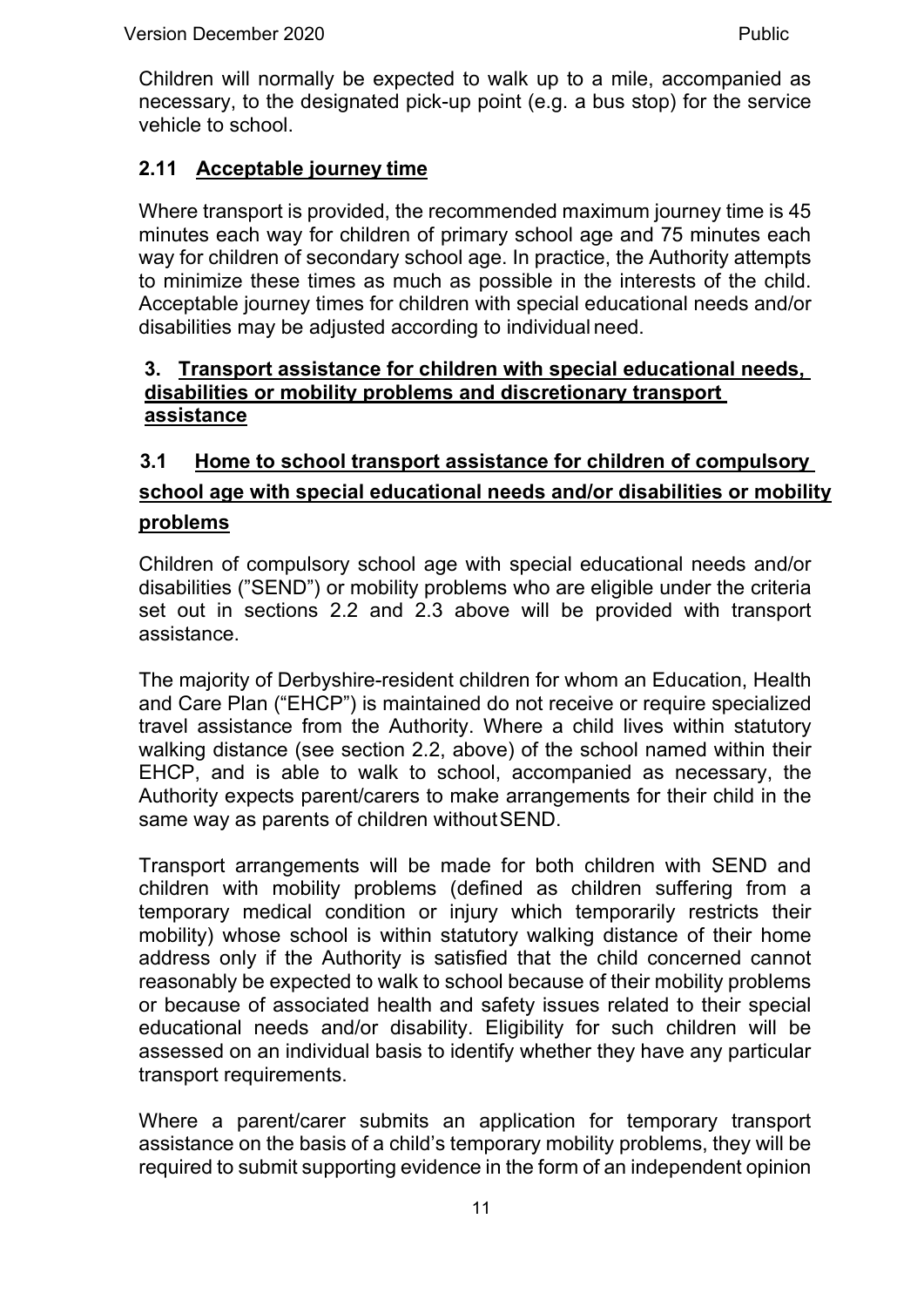from a registered medical practitioner which, in the view of the Authority, demonstrates that the child cannot reasonably be expected to walk to school because of their medical-/injury-related mobility problems.

The Authority's decision in this regard is final, subject to a parent/carers right to request a review of the decision (see Section 4 below).

Where transport assistance is provided, the Authority will ensure that children are able to travel in safety and reasonable comfort and that journey times are kept to a minimum.

Where a child is eligible for transport assistance due to their SEND or mobility problems, transport assistance will be provided to and from the nearest suitable school.

If the child is attending a school of parental preference and the Authority considers that there is a suitable school with a place available in the child's year group which is nearer to the child's home, he/she will not be eligible for transport assistance to the more distant school unless:

- an EHCP is maintained for the child; **and**
- the Authority is satisfied that, once the additional transport costs to the more distant school have been taken into account, the child's attendance at the school would not be incompatible with the efficient use of the Authority's resources, or the avoidance of unreasonable public expenditure (*Children and Families Act 2014, Section 39(4)(b)(ii); Education Act 1996, Section9*).

Otherwise (i.e. if the Authority is satisfied that, once the additional transport costs to the more distant school have been taken into account, the child's attendance at the more distant school *would* be incompatible with both the efficient use of its resources and the avoidance of unreasonable public expenditure), the Authority may agree to name the preferred school in the child's EHCP on the condition that the parents/carers are responsible for all costs relating to travel from home to school.

The provision of transport to children with SEND or mobility problems will be reviewed annually.

Where a child with SEND or mobility problems is eligible for transport assistance and is unable to access the home to school transport arrangements generally available to children in their local area, then alternative transport arrangements will be made. The nature of any such arrangements is at the discretion of the Authority, having regard to the needs of the child concerned.

If the Authority agrees to provide transport assistance, it will be provided in a safe and cost-effective manner, taking account of the child's specific needs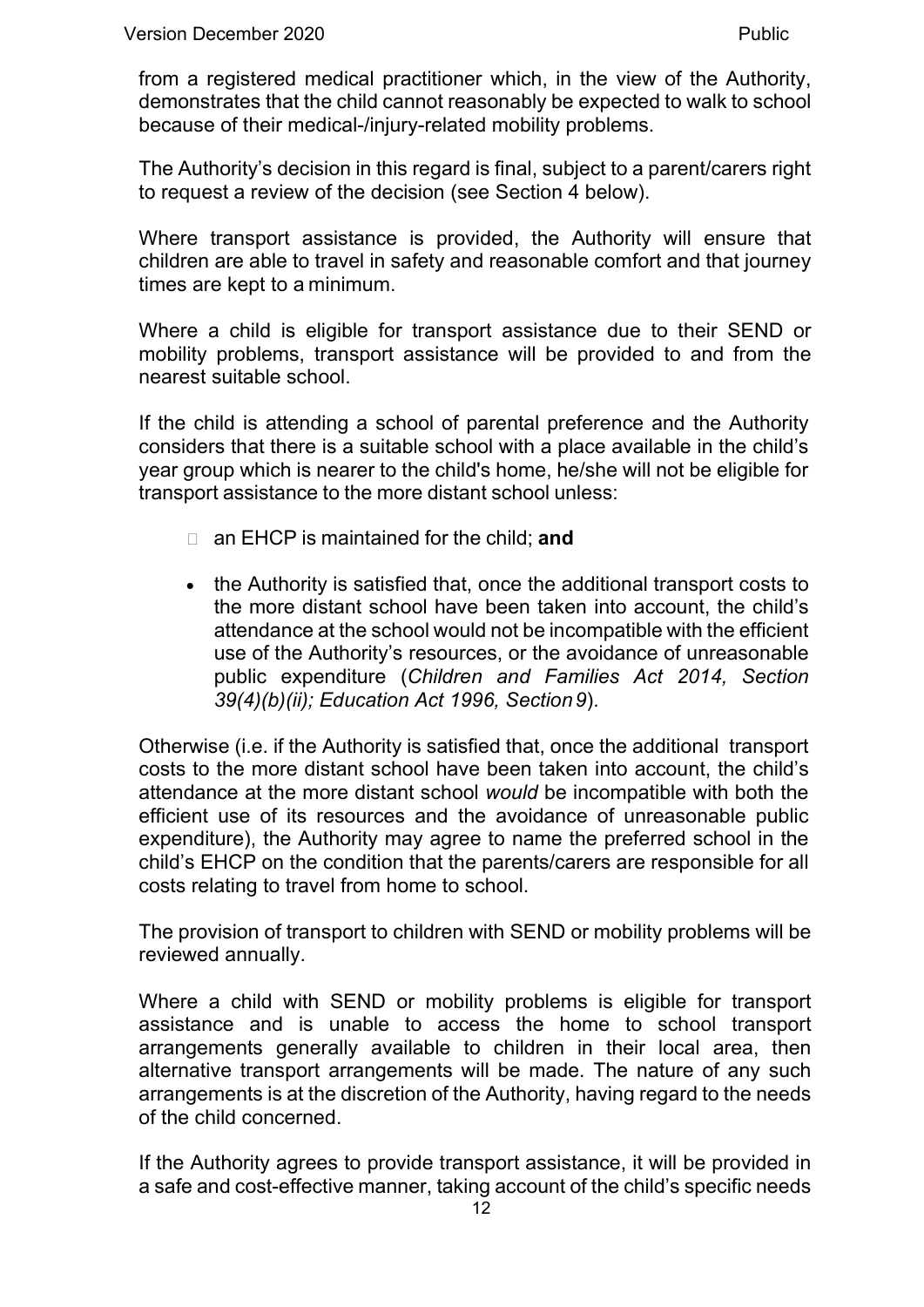and with regard to the best use of the Authority's resources from the range of options below:

- **Re-imbursement of mileage costs:** Parents may consent to support their child in travelling to school, either through accompanying their child in place of a passenger assistant or by driving their own car. In these cases, the Authority may remunerate the costs of travel by paying a mileage allowance, currently 45 pence a mile based on one return journey a day.
- **Escorted public transport:** It may be possible for a child to travel on public transport if they have some assistance. Where parents are unable to accompany their child, or do not consent to do so, the Authority may provide a passenger assistant.
- **Contract vehicles:** In exceptional circumstances, the Authority may provide a contracted vehicle to transport a child to and from school. Vehicles are provided by suitably qualified, registered providers working to contractual standards set by the Authority. Whenever possible, children will travel together in minibuses that are adapted to meet the needs of the children travelling on them. Each route will be planned on the basis of school start and finish times and the shortest possible route for all children travelling on a vehicle. Children will be picked up and dropped off at a convenient location, within a reasonable distance from their home, in many cases from recognised bus stops.
- **Home pick-up:** This will only be made where deemed essential due to the child's significant needs.
- **Taxis and private hire vehicles:** Under very exceptional circumstances, the Authority may transport pupils in separate taxis or private hire vehicles based on the assessed needs of the child.

Passenger assistants may be provided at the discretion of the Authority. The circumstances in which passenger assistant may be provided include where:

- $\Box$  The child is under 8 years of age.
- $\Box$  The child has a disability which makes it necessary to provide an escort for health and safety reasons, or
- $\Box$  The child has emotional or behavioural difficulties which would give rise to concerns for the well-being of either the child him/herself or for other occupants of the vehicle if there were no passenger assistant present.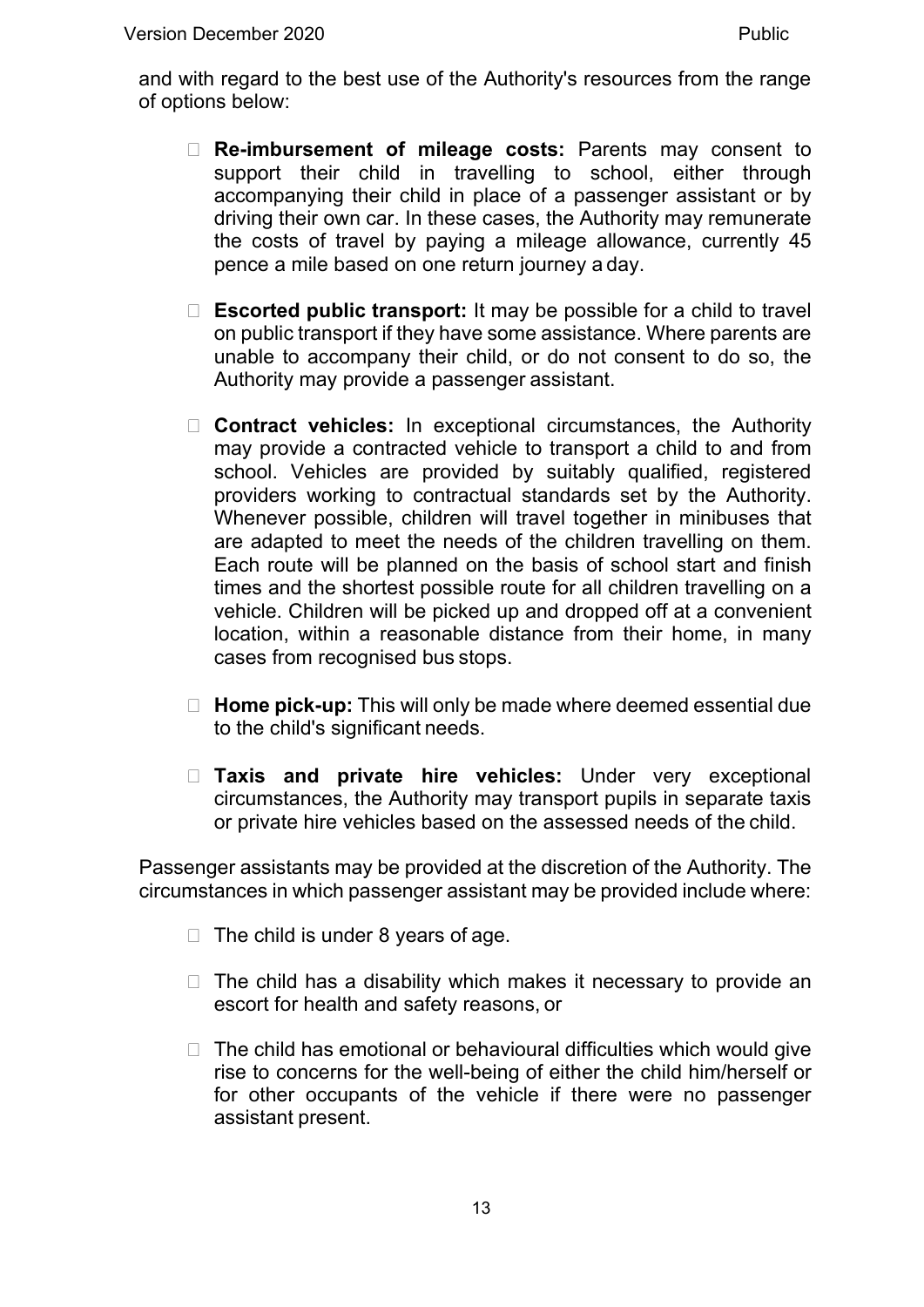# <span id="page-13-0"></span>**3.2 Children below compulsory school age**

As children who are below compulsory school age do not fall within the statutory eligibility criteria for home to school transport assistance, the Authority will not normally provide such assistance for pre-school children. Where a pre-school child is the subject of an Education, Health and Care Plan, or is undergoing a statutory assessment of their educational, health and care needs, transport provision may be considered but is only likely to be agreed in exceptional cases.

The decision to make discretionary travel arrangements for children below compulsory school age rests with the Authority and decisions will be made on a case by case basis. Transport assistance, if agreed, will usually be in the form of parental reimbursement at a rate of 45 pence per mile, based on one return journey per day.

### <span id="page-13-1"></span>**3.3 Discretionary transport assistance for ineligible children of compulsory school age**

The Authority has discretionary powers to go beyond its statutory duties and provide transport assistance for children who do not meet any of the eligibility criteria set out in Section 2 of this policy, above (*Education Act 1996, Section 508C*).

Requests for transport assistance submitted by the parent/carers of children who do not meet any of the eligibility criteria will be considered on a case- bycase basis. Parent/carers will be required to submit along with their application such evidence as the Authority might reasonably require in order to make a decision as to whether to exercise its discretionary powers to provide transport assistance. For example, where a parent/carer submits an application for discretionary transport assistance on the grounds of extreme financial hardship, documentary evidence of their monthly incomings/ outgoings (e.g. bank / building society statements, utility bills, etc.) must be submitted for the Authority's consideration.

Where the Authority agrees to provide transport assistance on a discretionary basis, parent/carers may be required to make a financial contribution to the overall cost of any transport provided. Alternatively, the Authority may decide to pay all or part of the reasonable home to school travel expenses incurred by the parent/carer of the child concerned.

A decision by the Authority not to offer transport assistance on a discretionary basis is final, subject to the parent/carers right to request a review of the decision in accordance with Section 5 of this policy, below.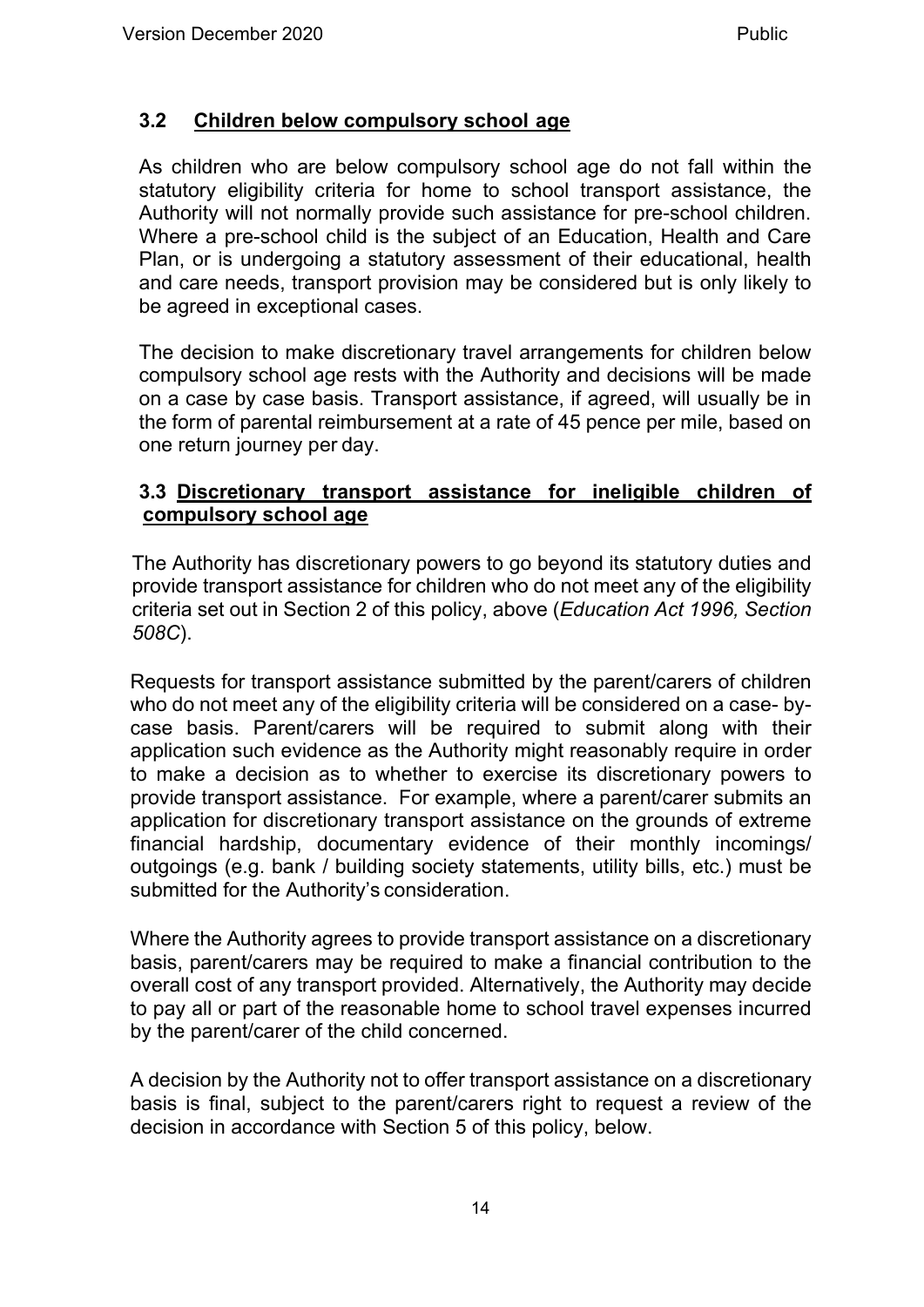# <span id="page-14-0"></span>**3.4 Independent travel training**

The Independent Travel Training scheme is aimed at children and young people who may face difficulty with using public transport to help them live more independently.

Travel Trainers work on a one-to-one basis with a child or young person to gain independence on a specific route to and from school or college.

For child or young person to be eligible for Independent Travel Training, they need to be:

- $\Box$  in Year 8 or above at school; and
- $\Box$  eligible for and in receipt of transport assistance from the Authority.

Please phone 07805745341 or email [lift-derbvshire@natstar.ac.uk](mailto:lift-derbvshire@natstar.ac.uk) for more details.

# <span id="page-14-1"></span>**3.5 Transport to residential placements**

Where an eligible child attends a residential school, transport will be arranged by the Authority, or the parents will be reimbursed the cost of making their own arrangements as follows:

- Weekly basis journeys at the beginning and end of each school week.
- Termly basis journeys at the beginning and end of each term, up to a maximum of 12 journeys.
- 38- or 52-week placements a maximum of 12 journeys per school year.

Parents/carers are expected to make independent transport arrangements when returning their child to school following illness, for medical appointments and for exclusions where these journeys are additional to normal transport arrangements.

#### <span id="page-14-2"></span>**3.6 Children moving school for reasons other than changing home address**

If a child moves to another school or place of learning for any reason other than a house move, transport assistance will not normally be offered unless the general eligibility criteria (see sections 2.2. and 2.3) are met.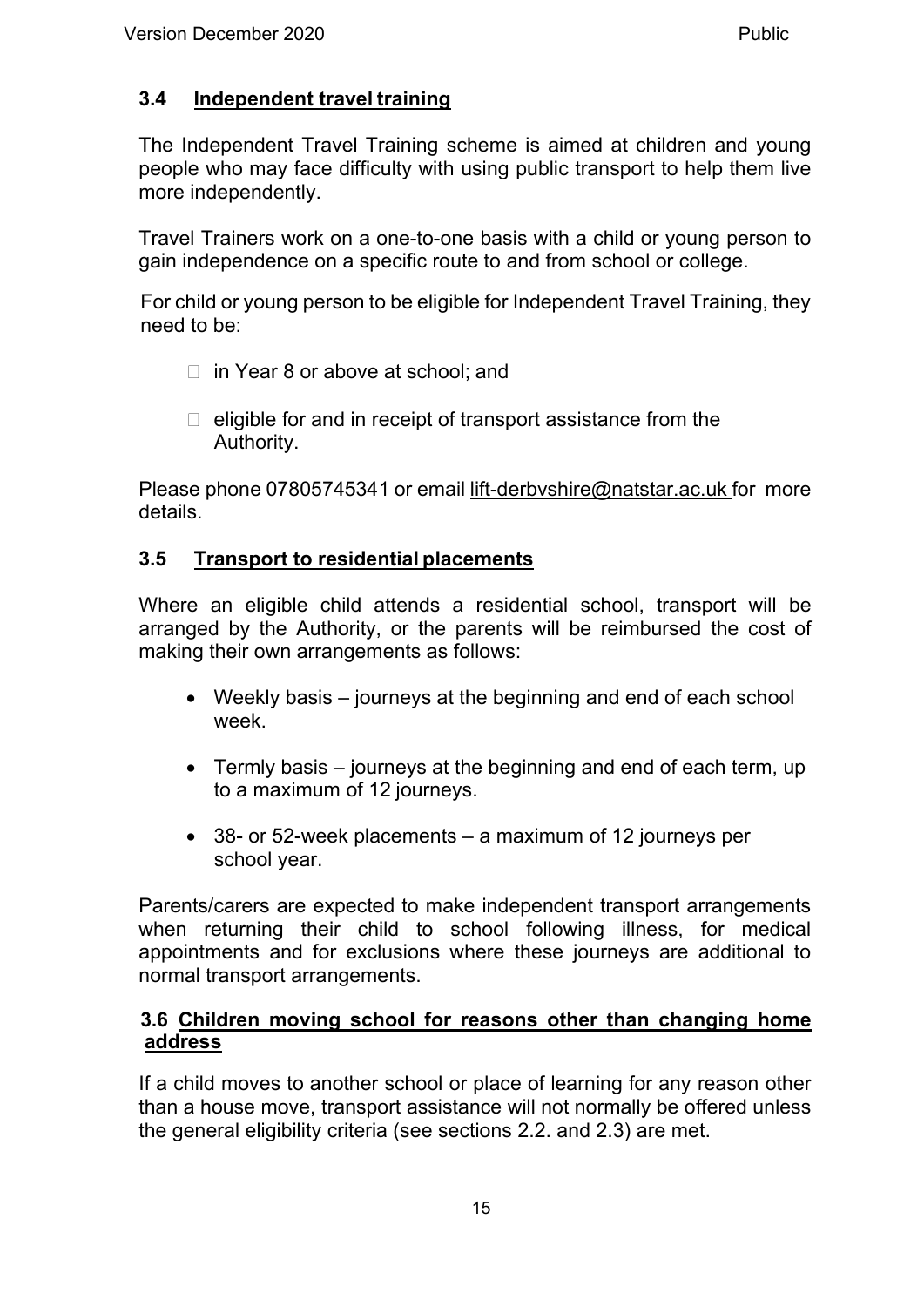In these circumstances, parent/carers will be required to explain why it is considered necessary for the child to move to another school and to submit evidence in support of their application. Such evidence may include a letter from the head teacher of the child's previous school which confirms his/her understanding of the reason why the child has been withdrawn from the school.

# <span id="page-15-0"></span>**3.7 Children moving to different place of learning due to behavior issues**

Where, following exclusion from school, a child has been placed in an alternative establishment for provision of their education (e.g. a support centre maintained by the Authority, or other alternative provision), their eligibility for transport assistance to the relevant educational establishment will be determined in accordance with sections 2.2 and 2.3, above.

# <span id="page-15-1"></span>**4 Post-16 transport**

Statutory eligibility to free home to school transport ends when a child ceases to be of compulsory school age (see section 2, above).

There is no automatic entitlement for Post-16 transport provision for learners of sixth form age and the Authority must decide what arrangements it considers necessary, as a local response to transport needs, which complies with legal requirements.

In accordance with the statutory requirement to do so, the Authority publishes a separate annual Post-16 Transport Policy Statement which defines our transport policy for learners over age 16. This can be viewed at [https://www.derbyshire.gov.uk/c](http://www.derbyshire.gov.uk/council/policies-plans/educ-plans-and-)oun[cil/polici](http://www.derbyshire.gov.uk/council/policies-plans/educ-plans-and-)e[s-plans/educ-plans-and](http://www.derbyshire.gov.uk/council/policies-plans/educ-plans-and-)policies/post16-transport-plan/post-16-transport-policy.aspx

### <span id="page-15-2"></span>**5 Request for review/appeal**

Where transport assistance is refused, or if parents/carers wish to challenge a decision about the transport assistance offered by the Authority, a twostage review / appeals process will be followed.

# <span id="page-15-3"></span>**5.1 Stage One: Review by a senior officer**

A parent/carer has 20 working days from receipt of the Authority's transport decision to make a written request asking for a review of the decision by completing a review form (Appendix D), which can be obtained from the School Admissions and Transport Team (see Appendix C for details).

The written request should detail why the parent/care believes that the decision should be reviewed and give any details of any personal and/or family circumstances the parent/carer believes should be considered when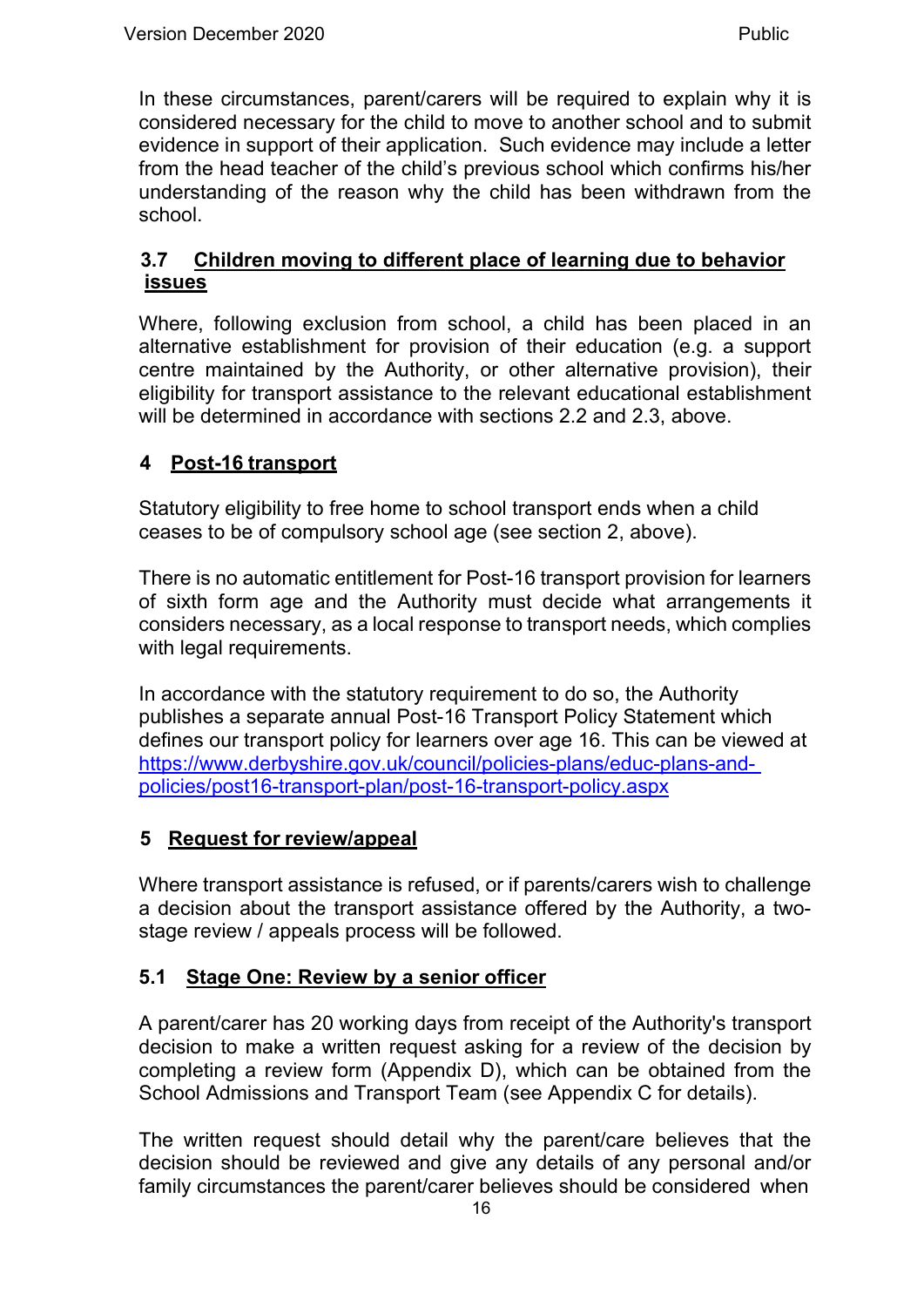the decision is reviewed. The parent/carers request should be accompanied by any necessary supporting evidence. In the matters of route distance, correction of administrative errors and withdrawal of a temporary seat, the final decision rests with the Authority (subject the parent/carers right of appeal under Stage two of the review/appeals process).

Within 20 working days of receipt of the review form, a senior officer of the Authority will review the original decision and send the parent/carer a detailed written notification of the outcome of their review, setting out:

- the nature of the decision reached;
- how the review was conducted (including the standard followed, e.g. Road Safety GB);
- information about other departments and/or agencies that were consulted as part of the process;
- what factors were considered;
- the rationale for the decision reached; and
- information about how the parent can escalate their case to stage two of the review / appeals process (if appropriate).

# <span id="page-16-0"></span>**5.2 Stage Two: Review by an independent appealpanel**

If they are dissatisfied with the outcome of the review of their case, a parent/carer has 20 working days from receipt of the Authority's stage one written decision notification to make a written request to the School Admissions and Transport Team (see Appendix C) to escalate the matter to stage two.

Within 40 working days of receipt of the parent/carers request, an independent appeal panel will meet to consider written and (if the parent/carer wishes to attend the panel meeting) verbal representations from both the parent/carer and officers involved in their case.

Whist employed by the Authority in a capacity unrelated to School Admissions and Transport, the independent appeal panel members will be independent of both the original decision-making process and the stage one review by a senior officer. This will ensure that a balance is achieved between meeting the needs of the child and his/her parents/carers and the Authority, and that road safety requirements are complied with and no child is placed at unnecessary risk.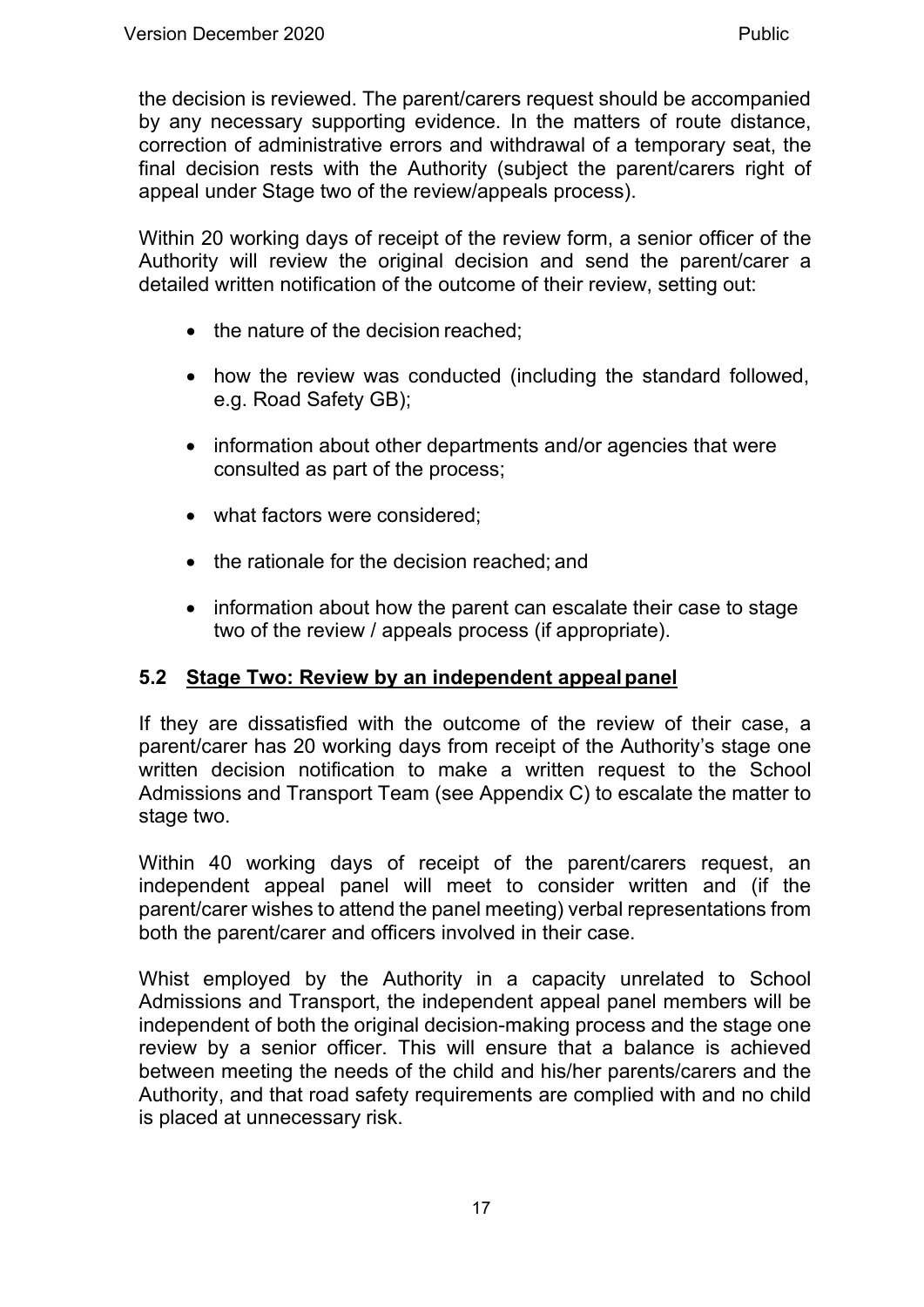Within five working days of the independent appeal panel meeting, the panel will send both the parent/carer and the School Admissions and Transport Team a detailed written notification of the outcome of the appeal, setting out:

- the nature of the decision reached;
- how the review was conducted (including the standard followed, e.g. Road Safety GB);
- information about other departments and/or agencies that were consulted as part of the process;
- what factors were considered;
- the rationale for the decision reached; and
- information about the parent/carers right of complaint to the Local Government and Social Care Ombudsman (N.B. the Ombudsman can only investigate a complaint if there has been a failure to comply with procedural rules or if there are any other irregularities in the way the appeal has been handled; he/she will not investigate the merits of the panel's decision).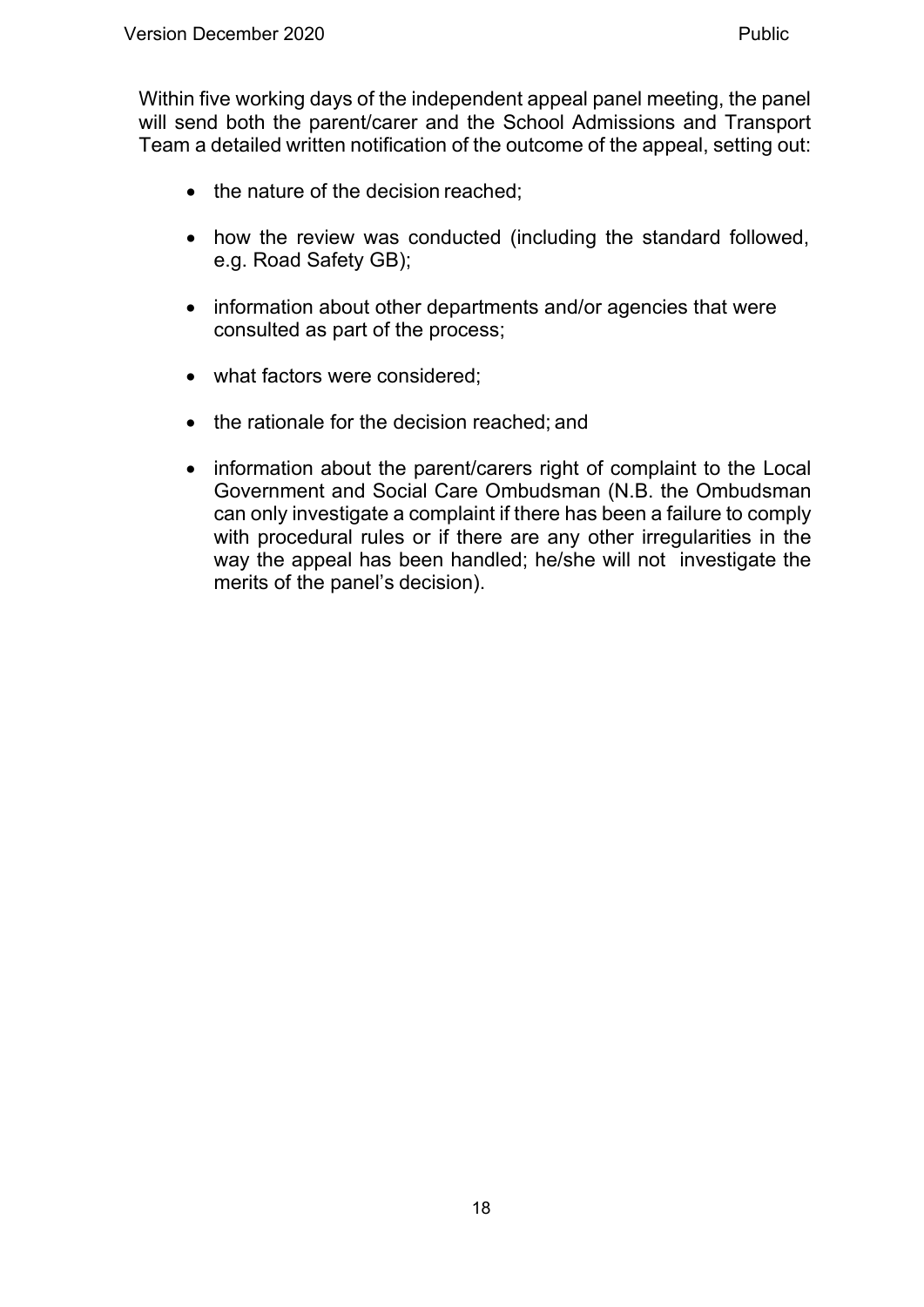# **APPENDIX A**

# <span id="page-18-0"></span>**Walking Route Assessment Criteria**

A. In assessing the safety of a route, consideration will be given only to danger relevant to traffic/highway conditions.

B. It is essential that each case be considered objectively on itsmerits.

C. It is assumed that the child will be accompanied as necessary by a caring parent or other responsible person and will be suitably clothed and wearing suitable footwear.

D. Where a footway or roadside strip, public footpath or bridleway exists of reasonable width and condition, this will normally be assumed to provide a safe route for that part of the journey.

E. Where, on a lightly trafficked or narrow road, a verge exists which is not easy to walk on, but which can be stepped onto by the child and accompanying person when vehicles are passing, it will normally be assumed to provide a safe route for that part of the journey.

F. Many routes may lie along roads having neither footway nor verge. On such roads, consideration should be given to the width of the carriageway, traffic speed and composition (such as frequent heavy goods vehicles) and to visibility.

G. The absence of street lighting is not in itself a measure of the availability of a safe route, although where children are unable to step off the road surface it could become a significant factor.

H. Consideration should be given to the relevant accident record of the route, with regard to the effect on pedestrian movement; and;

I. Where road crossings are necessary, the availability of facilities to assist such crossings (e.g. pedestrian/'Zebra' crossings) should be taken into consideration, as should the extent of visibility.

**Please note:** any routes found to be unsafe for a child to walk, accompanied as necessary, will be referred to the County Highways Authority to look at cost effective adjustments.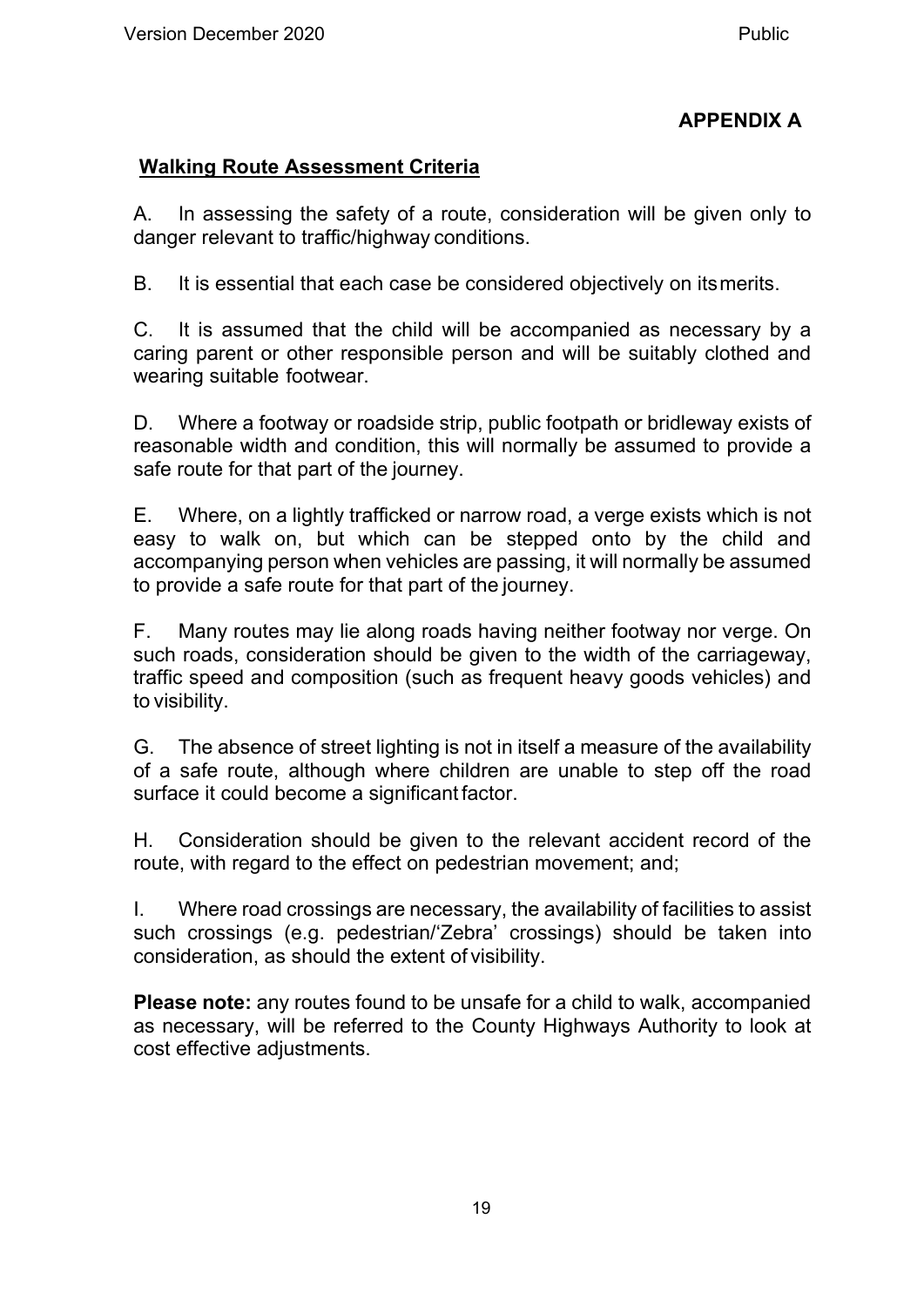#### **Assessment:**

Officers of the Authority will use the above factors to assess whether a route is safe to walk. There will normally need to be a combination of factors present for the route to be unavailable for an accompanied child to walk. A route will not normally be considered unsafe just because a short length of it is difficult. It is reasonable to expect special care to be taken by the child and, where necessary, parent places.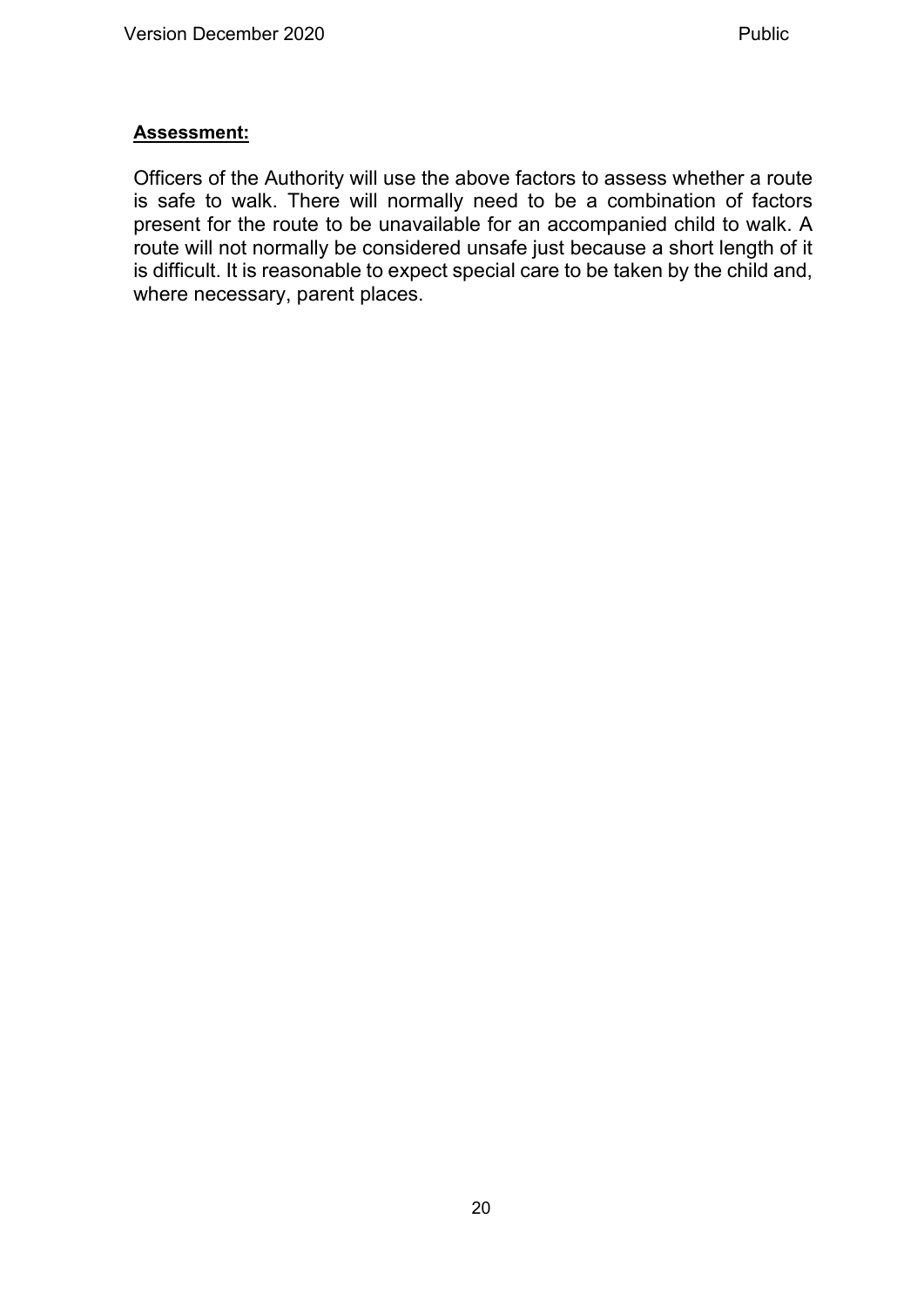### **APPENDIX B**

#### <span id="page-20-0"></span>**Behaviour code of conduct for provided transport**

Derbyshire County Council is committed to providing safe and reliable transport to and from educational establishments and places of learning in the County.

A number of bus services now have CCTV fitted and partnerships have been established with some schools and bus operators to help deal with problems. The County Council also works in partnership with Derbyshire Community Safety Partnerships and/or Safer Neighbourhoods teams and will, where necessary, utilize the range of legislative enforcement powers available to help stop anti-social behaviour. Parents are responsible for ensuring their own child understands the consequences of misbehaving on provided transport.

#### **Step 1**

Where a child misbehaves, drivers will normally speak to the child about their behaviour. If problems remain the details will be reported to the school or place of learning and to the County Council. Once a pupil has been reported, a verbal warning will normally be given by the school or place of learning. Schools and places of learning should include within their School Behaviour Policy conduct which takes place on the journey to/ from their establishment as well as behaviour within the school or place of learning, and may also impose additional sanctions under the terms of the Behaviour Policy where this is appropriate.

In cases of more serious misconduct, Step 2 will immediately apply.

### **Step 2**

Where a pupil is a persistent offender, or commits a serious offence, a written warning will be issued as follows. Either:

- A letter will be sent home informing parents/guardians of their child's behaviour along with a warning that further misbehaviour will result in the child being banned from the transport provided for a temporary period, or
- A letter will be sent home informing parents/guardians that an immediate ban from the transport provided has been imposed for a specific period. Pupils may also be asked to sign an acceptable behaviour contract before they are allowed to return to the transport provided.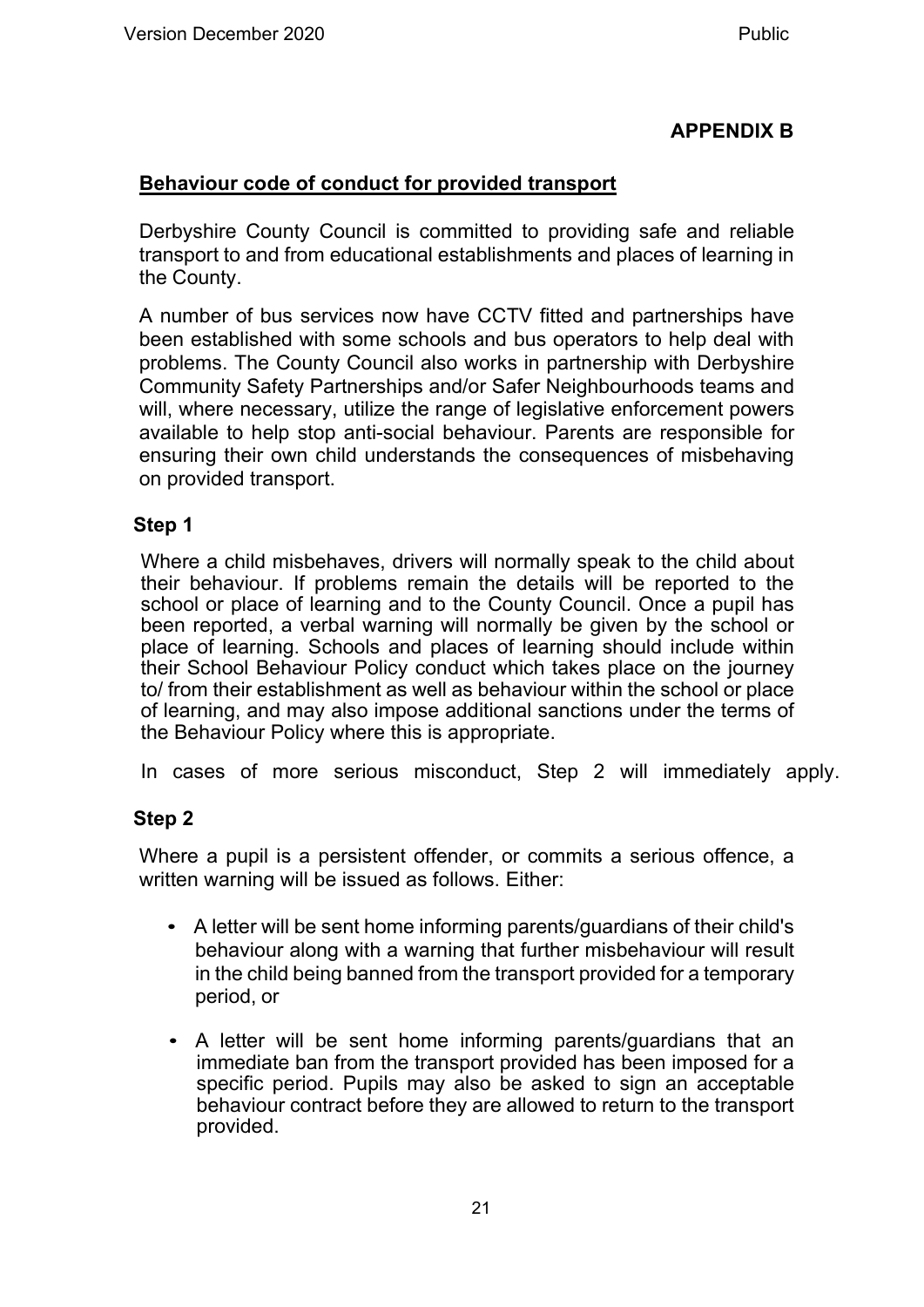In very serious cases the right to travel on transport arranged by the Authority may be withdrawn completely.

Warning letters may be issued by the School or place of learning or the County Council.

A serious offence includes any type of behaviour which endangers the safety of other passengers, drivers and members of the public. It also includes criminal damage or vandalism to the transport vehicle provided.

Serious cases may also be reported to the police, to be dealt with by way of criminal proceedings.

Parents/carers should be aware that where bans are imposed the travelling arrangements and costs will be the parent's responsibility and the County Council will not offer alternative transport or assistance.

Parents and carers of pupils who cause damage to transport vehicles will be liable for any costs incurred by the company. The County Council will support the transport company and will encourage police involvement if necessary.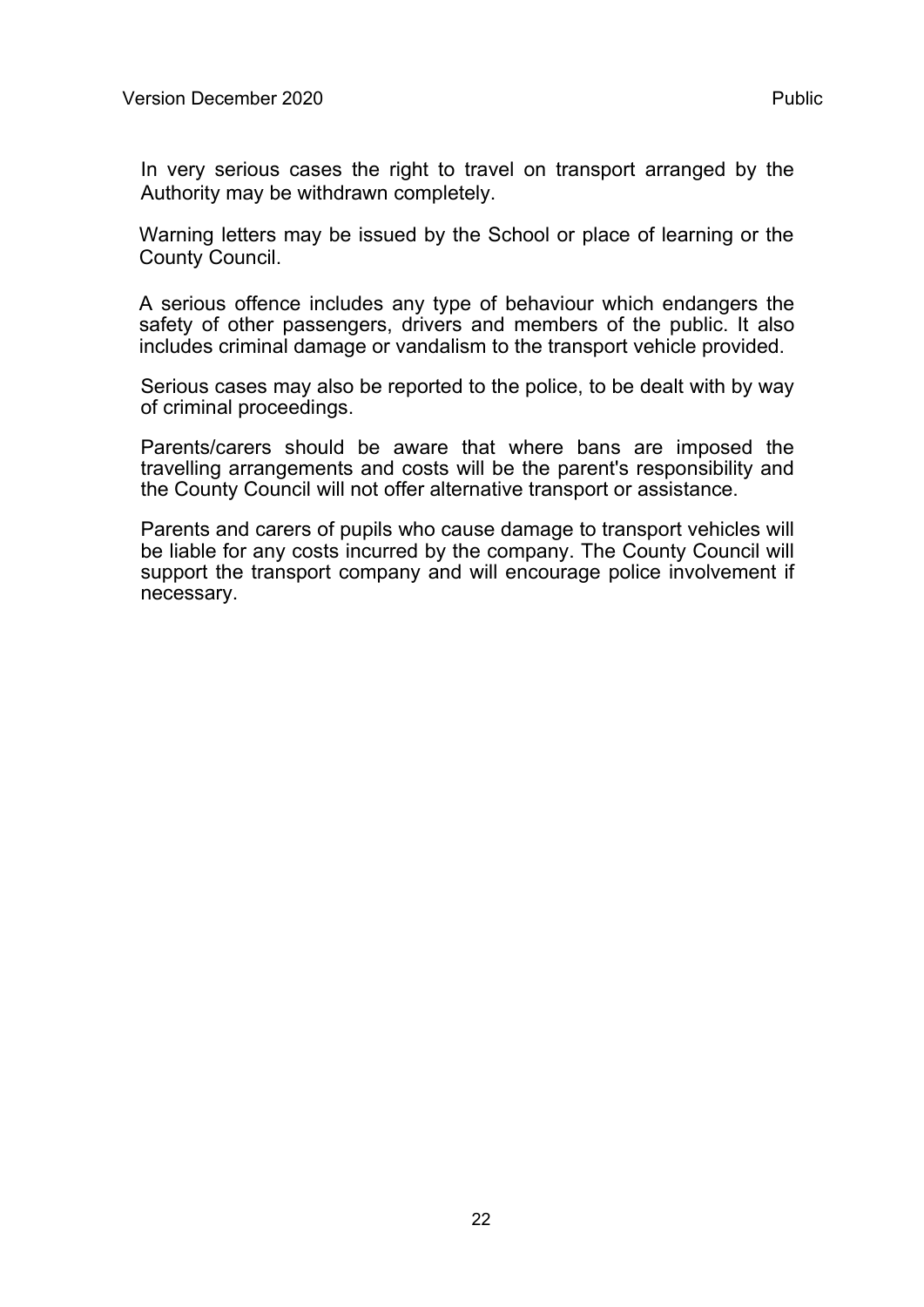# **APPENDIX C**

#### <span id="page-22-0"></span>**Contact details for specialist staff dealing with transport**

School Admissions and Transport Team - Tel: 01629 537479 or email [admissions.transport@derbvshire.gov.uk f](mailto:admissions.transport@derbvshire.gov.uk)or assessment/eligibility queries.

#### **Family Information Service**

Tel: 01629 535793

**School Transport Team** (school bus provision)

Tel: 01629 536739

#### **Special Needs Transport Team**

Tel: 01629 536727

Online applications for transport assistance can be made at [www.derbyshire.gov.uk/get2school](http://www.derbyshire.gov.uk/get2school)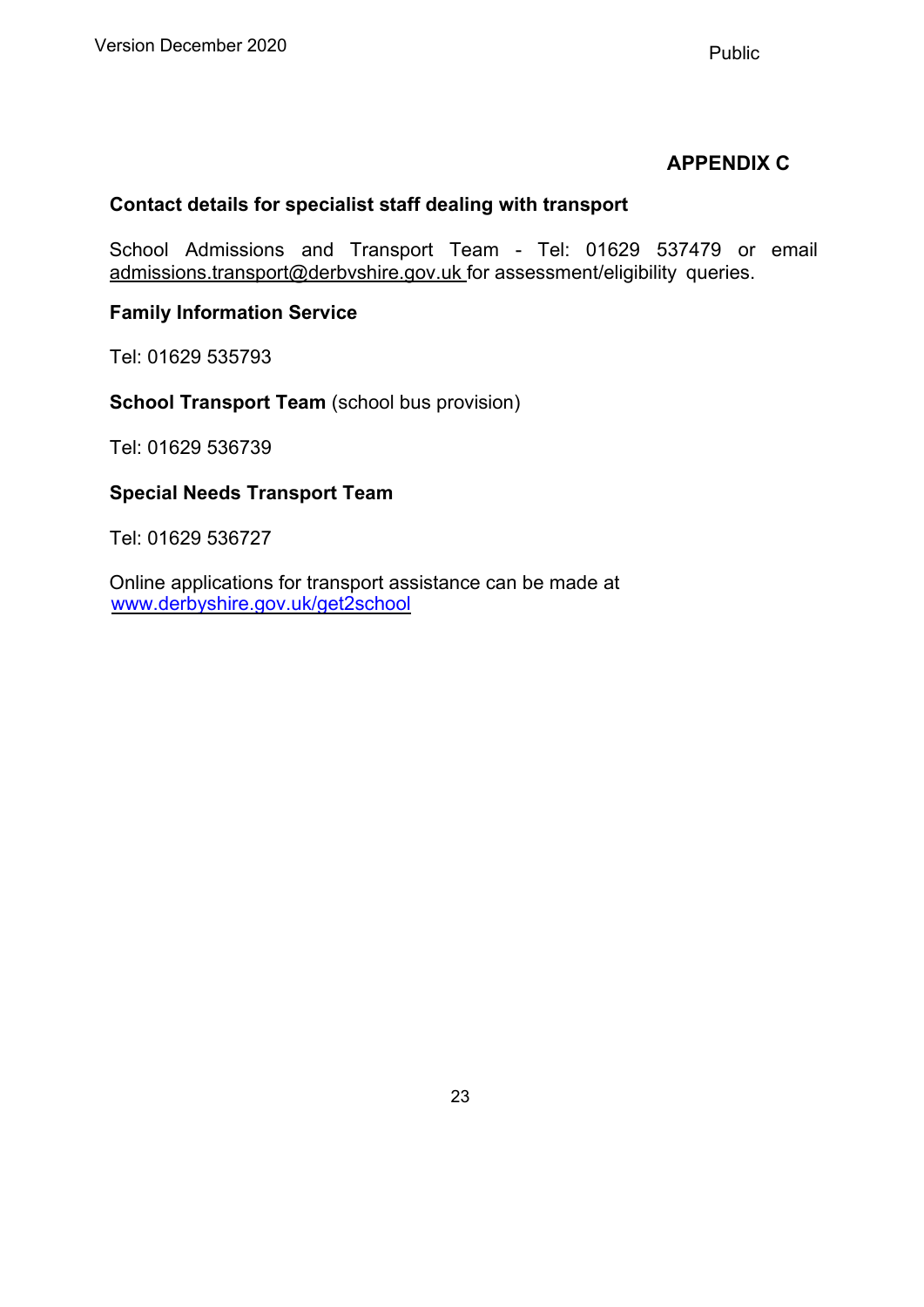

# **TRANSPORT REVIEW FORM APPENDIX D**

<span id="page-23-0"></span>Please complete fully using BLOCK LETTERS on this page and complete in black ink or type.

| <b>Name of Child:</b>                                         |          |
|---------------------------------------------------------------|----------|
|                                                               |          |
|                                                               |          |
|                                                               |          |
| <b>Child's Date of Birth:</b>                                 |          |
|                                                               |          |
|                                                               |          |
| <b>Address:</b>                                               |          |
|                                                               |          |
|                                                               |          |
|                                                               |          |
|                                                               |          |
|                                                               |          |
| Postcode:                                                     |          |
|                                                               |          |
|                                                               |          |
| <b>Full Name of Parent or Carer:</b>                          |          |
| <b>Telephone Number - Day:</b>                                |          |
| Evening:                                                      |          |
| <b>Mobile:</b>                                                |          |
| <b>Personal email:</b>                                        |          |
|                                                               |          |
| Does your child have a Statement of Special Educational Need? | YES / NO |
|                                                               |          |
| School to which transport is requested                        |          |
|                                                               |          |
|                                                               |          |
| Date started or due to start at above school                  |          |

**Any previous School(s) attended:**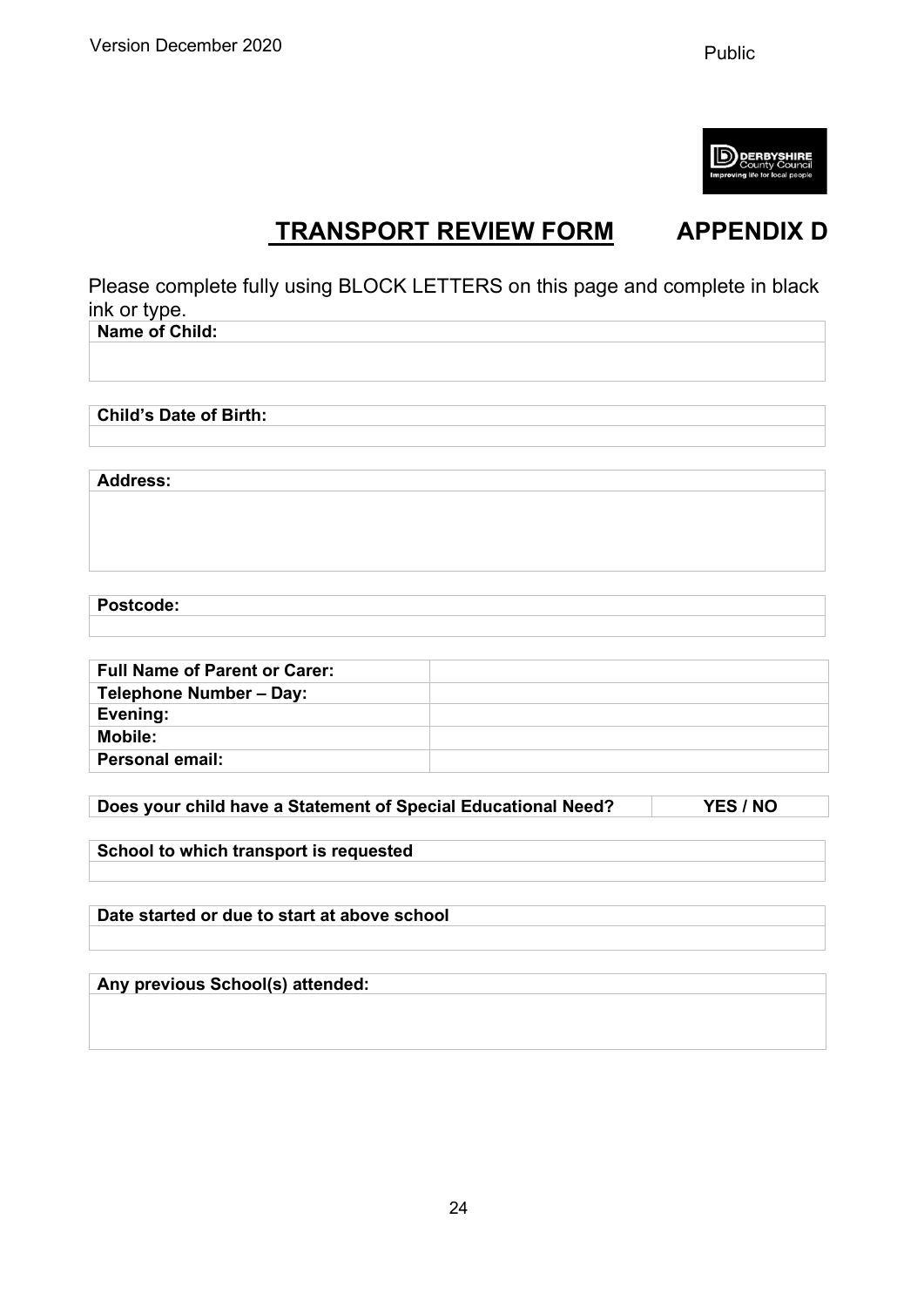#### **Details of other adults in the family:**

| <b>Name</b> | <b>Relationship to Child</b> |
|-------------|------------------------------|
|             |                              |
|             |                              |
|             |                              |

#### **Details of other children in the family (i.e. brothers or sisters):**

| <b>Name</b> | Date of Birth<br>School / college attended |  |
|-------------|--------------------------------------------|--|
|             |                                            |  |
|             |                                            |  |
|             |                                            |  |
|             |                                            |  |

| Please explain how your child currently travels to school |  |
|-----------------------------------------------------------|--|
|                                                           |  |
|                                                           |  |
|                                                           |  |
|                                                           |  |

#### **Is the transport assistance required due to a medical condition? YES / NO**

**If YES - Evidence must be provided from a qualified practitioner to support the request.**  Please note: Support for medical assistance is assessed on an annual basis.

#### **Other Agency(s) Involved Supporting Child/Family:**

| <b>Organisation:</b> | <b>Contact Name:</b> | Telephone number: |
|----------------------|----------------------|-------------------|
|                      |                      |                   |
|                      |                      |                   |
|                      |                      |                   |

Please note financial circumstances or normal parental working arrangements will not usually, by themselves, be regarded as exceptional family circumstances.

Where the parent / carer is unable to accompany the child, then the Authority will consider the availability of immediate family members, friends and neighbours, and the provision of any other assistance or benefit to the family.

Please include details of any other agency involvement eg social care, housing,etc. **To enable consideration you must provide relevant third party documentation to support the information you include.**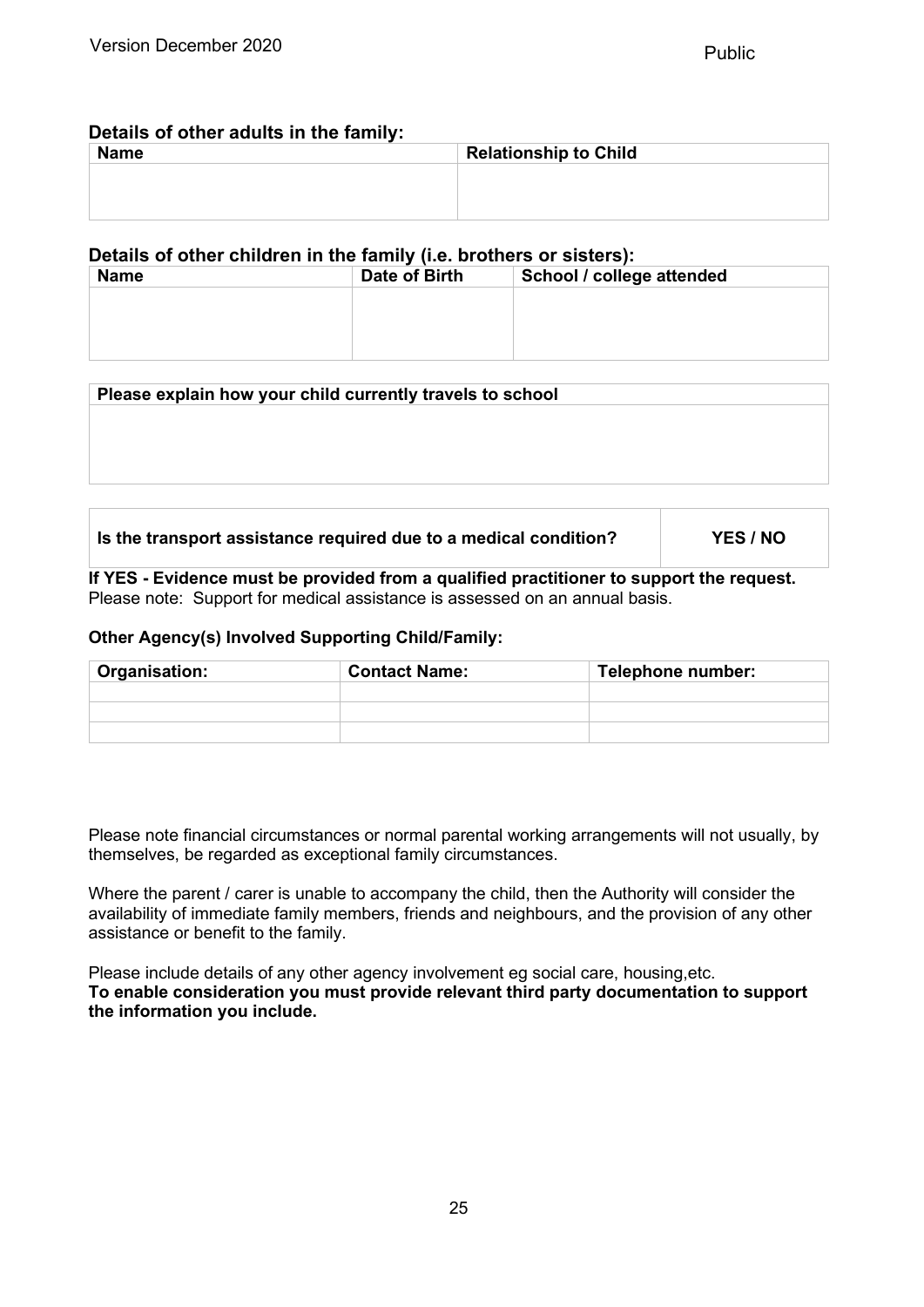| I understand the Authority may seek advice and information relating to my request from |  |
|----------------------------------------------------------------------------------------|--|
| other departments or agencies, including schools, prior to any review.                 |  |

**Please give full details why transport assistance is required (grounds for this review):**

| <b>Applicants Name:</b> | <b>Applicants Signature:</b> | Date: |
|-------------------------|------------------------------|-------|
|                         |                              |       |
|                         |                              |       |

Privacy Notice: The information you release to us will be used for transport related purposes and may be shared, as the law allows, with partner organisations. Further details on the Authority's Data Privacy policies and those of partner organisations can be found on the Derbyshire County Council Website [www.derbyshire.gov.uk/privacynotices,](http://www.derbyshire.gov.uk/privacynotices) or a hard copy can be provided on request.'